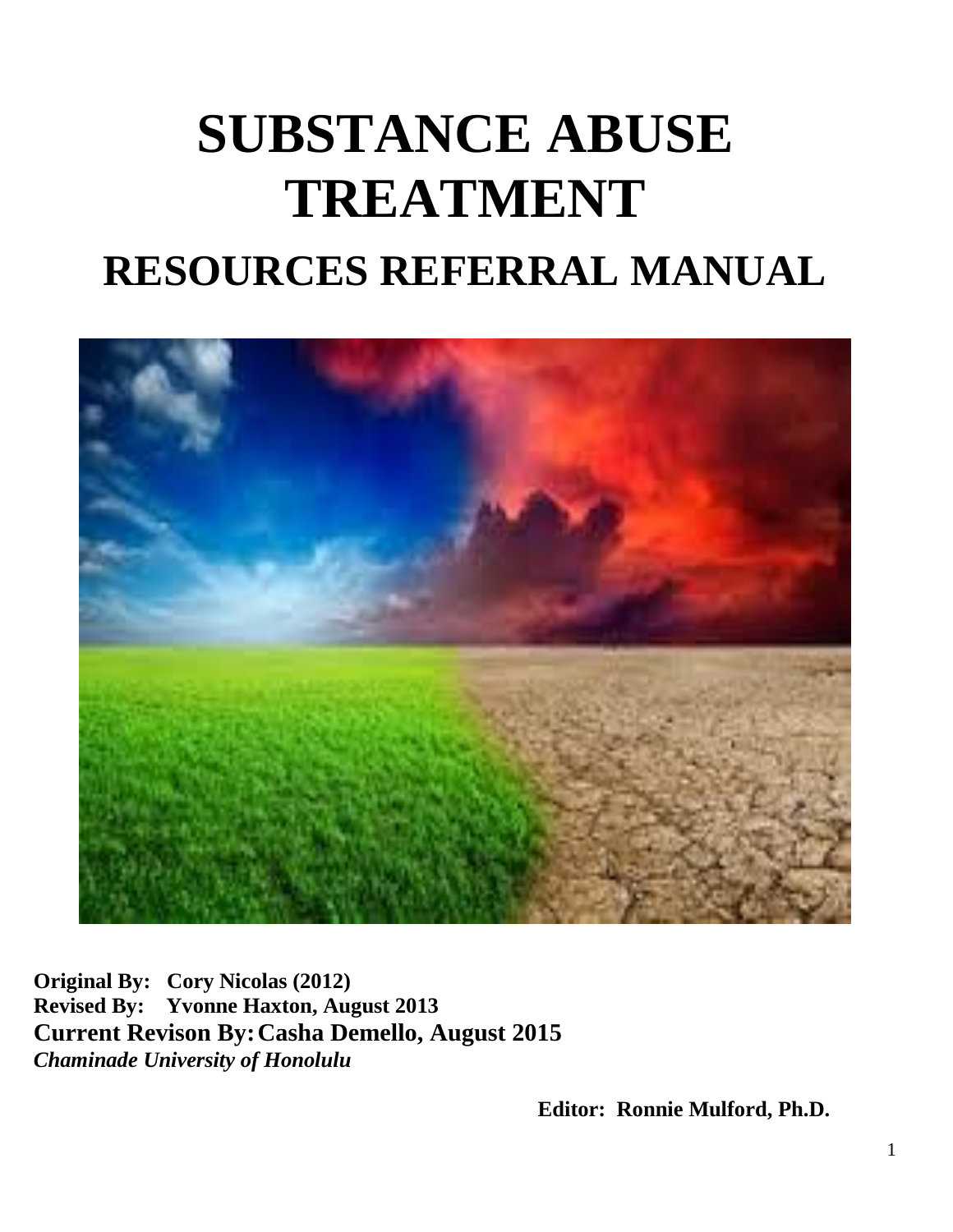# **TABLE OF CONTENTS**

| <b>OAHU</b> | $\overline{4}$ |
|-------------|----------------|
|             | $\overline{4}$ |
|             | $\overline{4}$ |
|             | 5              |
|             | 5              |
|             | 6              |
|             | 6              |
|             | 6              |
|             | 7              |
|             | $\overline{7}$ |
|             | $\overline{7}$ |
|             | 7              |
|             | 8              |
|             | 10             |
|             | 10             |
|             | 11             |
|             | 11             |
|             | 11             |
|             | 11             |
|             | 12             |
|             | 12             |
|             | 12             |
|             | 13             |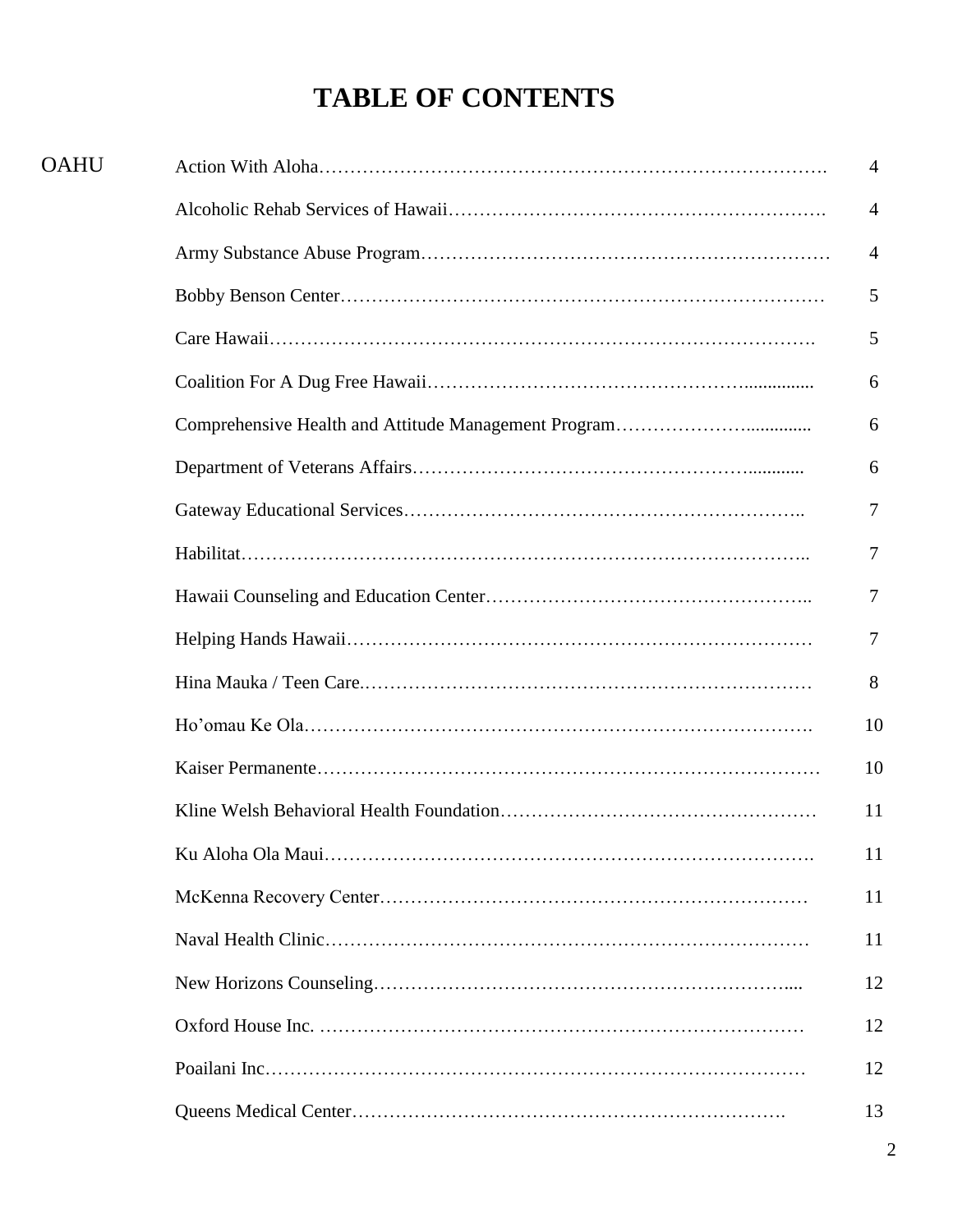|               | 13 |
|---------------|----|
|               | 13 |
|               | 14 |
|               | 14 |
|               | 14 |
| <b>MAUI</b>   | 17 |
|               | 18 |
|               | 18 |
|               | 18 |
|               | 19 |
|               | 19 |
|               | 19 |
|               | 19 |
| <b>HAWAII</b> | 20 |
|               | 25 |
|               | 25 |
|               | 26 |
| <b>KAUAI</b>  | 27 |
|               | 27 |
|               | 28 |
|               | 29 |
| <b>LANAI</b>  | 29 |
|               |    |

#### **\*\* The listings in this community referral resource manual are for reference only, and are not intended to be an endorsement, nor offer or replace medical advice.**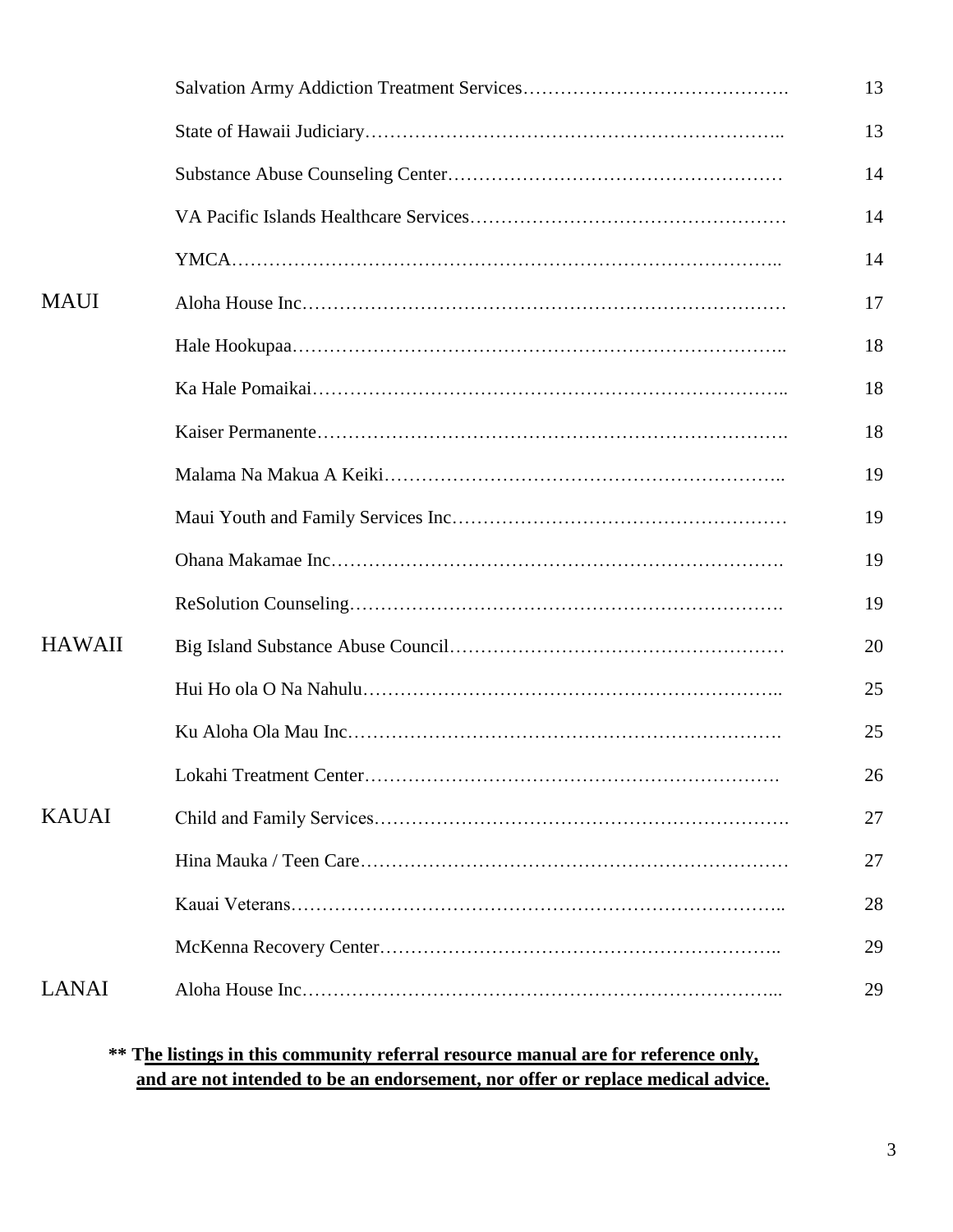### **OAHU**

| Pearl City, HI 96782                                                                                                                                                                                                                                                                                                                                                                                                                                                                                                                                                                                                                                                                                          |                                                                                                          |                                  |                                                                                                                   |  |  |  |  |
|---------------------------------------------------------------------------------------------------------------------------------------------------------------------------------------------------------------------------------------------------------------------------------------------------------------------------------------------------------------------------------------------------------------------------------------------------------------------------------------------------------------------------------------------------------------------------------------------------------------------------------------------------------------------------------------------------------------|----------------------------------------------------------------------------------------------------------|----------------------------------|-------------------------------------------------------------------------------------------------------------------|--|--|--|--|
| www.actionwithaloha.com<br><b>Action With Aloha</b><br>(808) 484-4489<br>Substance abuse treatment services<br><b>Primary Focus:</b><br><b>Services Provided:</b><br>Substance abuse treatment,<br><b>Type of Care:</b><br>Outpatient<br><b>Special Programs/Groups:</b><br>Persons with co-occurring mental and substance abuse disorders,<br>Criminal justice clients<br>Forms of Payment Accepted: Self payment, Medicaid, State financed insurance (other than<br>Medicaid), Private health insurance<br>Alcoholic Rehab Services of                                                                                                                                                                      |                                                                                                          |                                  |                                                                                                                   |  |  |  |  |
|                                                                                                                                                                                                                                                                                                                                                                                                                                                                                                                                                                                                                                                                                                               |                                                                                                          |                                  |                                                                                                                   |  |  |  |  |
|                                                                                                                                                                                                                                                                                                                                                                                                                                                                                                                                                                                                                                                                                                               |                                                                                                          |                                  |                                                                                                                   |  |  |  |  |
| Kaneohe, HI 96744                                                                                                                                                                                                                                                                                                                                                                                                                                                                                                                                                                                                                                                                                             |                                                                                                          |                                  | www.hinamauka.org                                                                                                 |  |  |  |  |
| <b>Primary Focus:</b><br>Substance abuse treatment services<br><b>Services Provided:</b><br>Substance abuse treatment, Buprenorphine Services<br>Residential short-term treatment (30 days or less), Residential<br><b>Type of Care:</b><br>long-term treatment (more than 30 days), Outpatient, Partial<br>hospitalization/day treatment<br><b>Special Programs/Groups:</b><br>Persons with co-occurring mental and substance abuse disorders,<br>Criminal justice clients<br>Forms of Payment Accepted: Self payment, Medicaid, State financed insurance (other than<br>Medicaid), Private health insurance, Access to Recovery                                                                             |                                                                                                          |                                  |                                                                                                                   |  |  |  |  |
| 350 Sumner Street                                                                                                                                                                                                                                                                                                                                                                                                                                                                                                                                                                                                                                                                                             |                                                                                                          |                                  |                                                                                                                   |  |  |  |  |
|                                                                                                                                                                                                                                                                                                                                                                                                                                                                                                                                                                                                                                                                                                               |                                                                                                          |                                  | www.hinamauka.org                                                                                                 |  |  |  |  |
| <b>Services Provided:</b> Substance abuse treatment<br><b>Type of Care:</b><br>Outpatient<br>556 Heard St, Building 673 Stop 129<br>Army Substance Abuse<br>Schofield Barracks, HI 96857<br>www.garrison.hawaii.mil<br>(808) 433-8700<br>Program (ASAP) CDR USAG<br>Substance abuse treatment services<br><b>Primary Focus:</b><br><b>Services Provided:</b><br>Substance abuse treatment, Detoxification<br><b>Type of Care:</b><br>Outpatient, Partial hospitalization/day treatment<br><b>Special Programs/Groups:</b><br><b>DUI/DWI</b> offenders<br><b>Forms of Payment Accepted:</b> Private health insurance, Military insurance (e.g., VA, TRICARE)<br><b>Exclusive Services:</b><br>Active duty only |                                                                                                          |                                  |                                                                                                                   |  |  |  |  |
|                                                                                                                                                                                                                                                                                                                                                                                                                                                                                                                                                                                                                                                                                                               | 45-845 Po'okela Street<br>Honolulu, HI 96817<br><b>Primary Focus:</b> Substance abuse treatment services | 98-1256 Kaahumanu St. Suite E301 | $(808)$ 236-2600<br>Intakes: (808) 236-2600x223<br>(808) 236-2600x246<br>(808) 447-2913<br>Intake: (808) 447-2914 |  |  |  |  |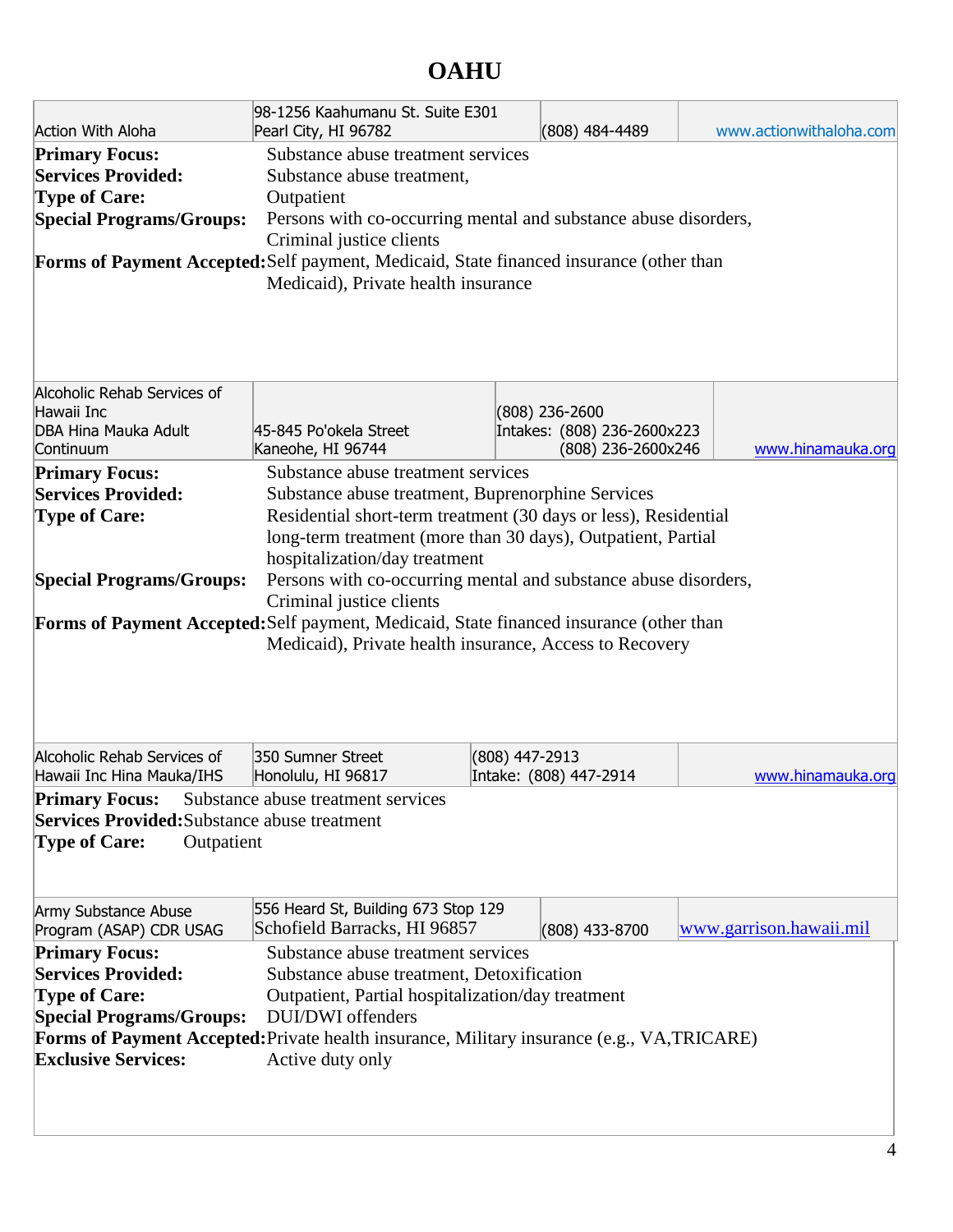| Big Island Substance Abuse<br>Council<br>Kapolei Program Office            | 1075 Shangrila Road<br>Building 37 Room 141<br>Kapolei, HI 96707                                                                                   | (808) 969-9994                       | www.bisac.org       |
|----------------------------------------------------------------------------|----------------------------------------------------------------------------------------------------------------------------------------------------|--------------------------------------|---------------------|
| <b>Primary Focus:</b><br><b>Services Provided:</b><br><b>Type of Care:</b> | Substance abuse treatment services<br>Substance abuse treatment<br>Outpatient                                                                      |                                      |                     |
|                                                                            | Forms of Payment Accepted: Self payment, Medicaid, State financed insurance (other than<br>Medicaid), Private health insurance, Access to Recovery |                                      |                     |
| <b>Payment Assistance:</b>                                                 | Sliding fee scale (fee is based on income and other factors)                                                                                       |                                      |                     |
|                                                                            |                                                                                                                                                    |                                      |                     |
| <b>Bobby Benson Center</b>                                                 | 56-660 Kamehameha Highway<br>Kahuku, HI 96731                                                                                                      | (808) 293-7555                       | www.bobbybenson.org |
| <b>Primary Focus:</b>                                                      | Substance abuse treatment services                                                                                                                 |                                      |                     |
| <b>Services Provided:</b>                                                  | Substance abuse treatment, Detoxification                                                                                                          |                                      |                     |
| <b>Type of Care:</b>                                                       | Residential short-term treatment (30 days or less), Residential                                                                                    |                                      |                     |
|                                                                            | long-term treatment (more than 30 days), Outpatient, Partial                                                                                       |                                      |                     |
|                                                                            | hospitalization/day treatment                                                                                                                      |                                      |                     |
| <b>Special Programs/Groups:</b>                                            | Adolescents                                                                                                                                        |                                      |                     |
|                                                                            | Forms of Payment Accepted: Self payment, State financed insurance (other than Medicaid),                                                           |                                      |                     |
|                                                                            | Private health insurance, Access to Recovery                                                                                                       |                                      |                     |
|                                                                            |                                                                                                                                                    |                                      |                     |
|                                                                            |                                                                                                                                                    |                                      |                     |
|                                                                            |                                                                                                                                                    |                                      |                     |
| Care Hawaii                                                                | 875 Waimanu Street, Suite 606                                                                                                                      | (808) 533-3936<br>Intake: (808) 791- |                     |
| Ala Nui Adolescent IOP/OP                                                  | Honolulu, HI 96813                                                                                                                                 | 6088                                 | www.carehawaii.com  |
| <b>Primary Focus:</b>                                                      | Substance abuse treatment services                                                                                                                 |                                      |                     |
| <b>Services Provided:</b>                                                  | Substance abuse treatment                                                                                                                          |                                      |                     |
| <b>Type of Care:</b>                                                       | Outpatient                                                                                                                                         |                                      |                     |
| <b>Special Programs/Groups:</b>                                            | Adolescents                                                                                                                                        |                                      |                     |
|                                                                            | Forms of Payment Accepted: Self payment, Medicaid, Medicare, State financed insurance                                                              |                                      |                     |
|                                                                            | (other than Medicaid), Private health insurance, Military                                                                                          |                                      |                     |
|                                                                            | insurance (e.g., VA, TRICARE)                                                                                                                      |                                      |                     |
| <b>Payment Assistance:</b>                                                 | Payment assistance (Check with facility for details)                                                                                               |                                      |                     |
|                                                                            |                                                                                                                                                    |                                      |                     |
| Care Hawaii Inc                                                            | 46-022 Alaloa Street, Suite 201                                                                                                                    |                                      |                     |
| Adolescent IOP/OP                                                          | Kaneohe, HI 96744                                                                                                                                  | (808) 234-5825                       | www.carehawaii.com  |
| <b>Primary Focus:</b>                                                      | Substance abuse treatment services                                                                                                                 |                                      |                     |
| <b>Services Provided:</b>                                                  | Substance abuse treatment                                                                                                                          |                                      |                     |
| <b>Type of Care:</b>                                                       | Outpatient                                                                                                                                         |                                      |                     |
| <b>Special Programs/Groups:</b>                                            | Adolescents                                                                                                                                        |                                      |                     |
|                                                                            | Forms of Payment Accepted: Self payment, Medicaid, Medicare, State financed insurance                                                              |                                      |                     |
|                                                                            | (other than Medicaid), Private health insurance, Military                                                                                          |                                      |                     |
|                                                                            | insurance (e.g., VA, TRICARE)                                                                                                                      |                                      |                     |
| <b>Payment Assistance:</b>                                                 | Payment assistance (Check with facility for details)                                                                                               |                                      |                     |
|                                                                            |                                                                                                                                                    |                                      |                     |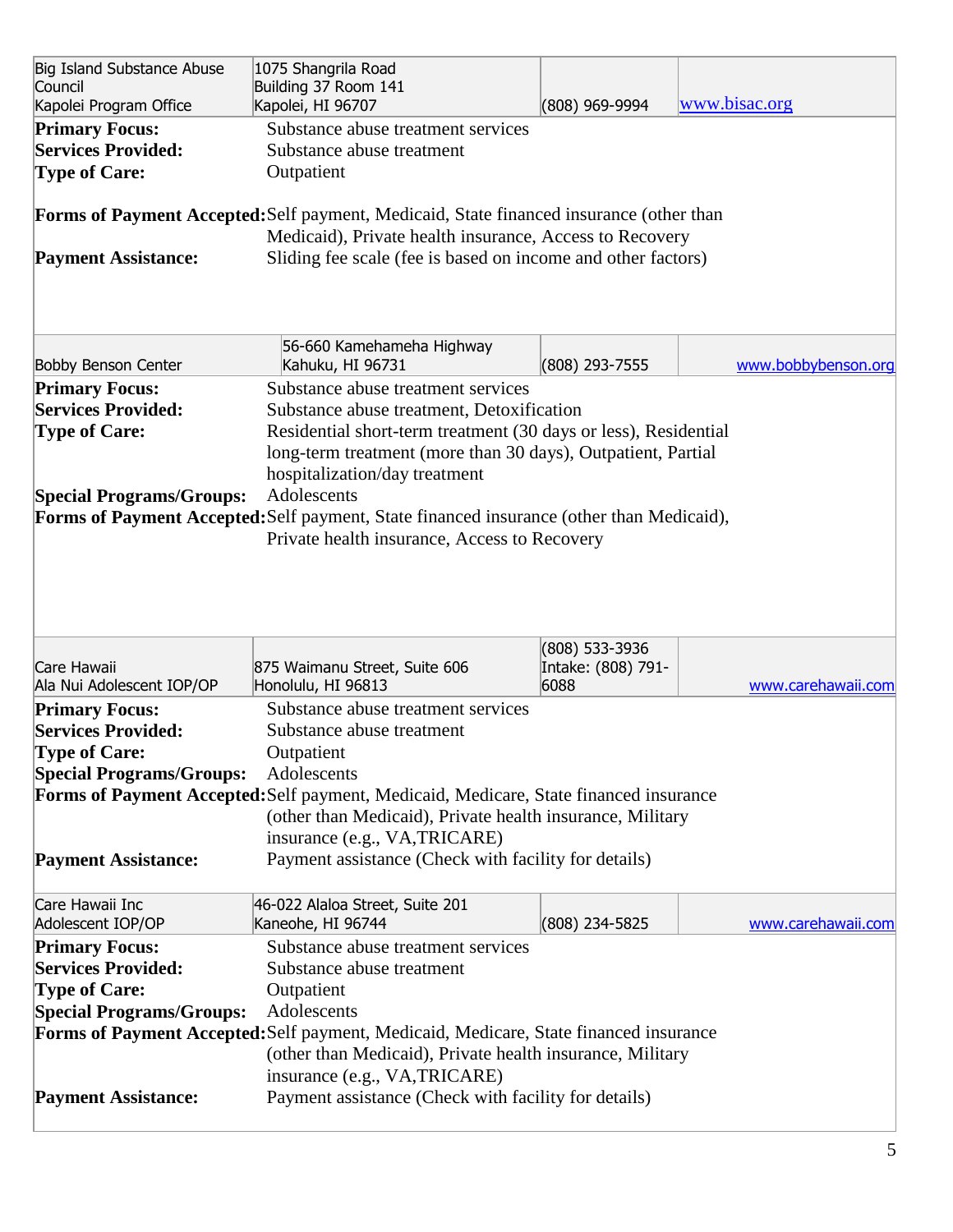| Coalition For A Drug Free                                                                         |                                                                                |                            |  |                        |
|---------------------------------------------------------------------------------------------------|--------------------------------------------------------------------------------|----------------------------|--|------------------------|
| Hawaii                                                                                            |                                                                                | (808) 545-3228x29          |  |                        |
| School Based/Leilehua High<br>School                                                              | 1515 California Avenue<br>Wahiawa, HI 96786                                    | Intake: (808) 848-<br>2494 |  | www.ymacahonolulu.org  |
| <b>Primary Focus:</b>                                                                             | Substance abuse treatment services                                             |                            |  |                        |
| <b>Services Provided:</b>                                                                         | Substance abuse treatment                                                      |                            |  |                        |
| <b>Type of Care:</b>                                                                              | Outpatient                                                                     |                            |  |                        |
|                                                                                                   | Special Programs/Groups: Adolescents, Persons with HIV/AIDS, Gays and Lesbians |                            |  |                        |
|                                                                                                   |                                                                                |                            |  |                        |
| <b>Payment Assistance:</b>                                                                        | Payment assistance (Check with facility for details)                           |                            |  |                        |
|                                                                                                   |                                                                                |                            |  |                        |
|                                                                                                   |                                                                                |                            |  |                        |
|                                                                                                   |                                                                                |                            |  |                        |
| Coalition For A Drug Free Hawaii                                                                  | 275 Rose Street                                                                | $(808) 545 -$              |  |                        |
| Wahiawa Middle School                                                                             | Wahiawa, HI 96786                                                              | 3228x29                    |  | www.drugfreehawaii.org |
| <b>Primary Focus:</b>                                                                             | Substance abuse treatment services                                             |                            |  |                        |
| <b>Services Provided:</b>                                                                         | Substance abuse treatment                                                      |                            |  |                        |
| <b>Type of Care:</b>                                                                              | Outpatient                                                                     |                            |  |                        |
| <b>Special Programs/Groups: Adolescents</b>                                                       |                                                                                |                            |  |                        |
|                                                                                                   |                                                                                |                            |  |                        |
| <b>Payment Assistance:</b>                                                                        | Payment assistance (Check with facility for details)                           |                            |  |                        |
|                                                                                                   |                                                                                |                            |  |                        |
|                                                                                                   |                                                                                |                            |  |                        |
| Comprehensive Health and                                                                          |                                                                                |                            |  |                        |
| Attitude                                                                                          |                                                                                |                            |  |                        |
| Management Program Inc                                                                            | 173 South Kukui Street                                                         | (808) 426-4515             |  |                        |
| (CHAMP)                                                                                           | Honolulu, HI 96813                                                             | Intake: (808) 528-0550     |  | www.champclinic.com    |
| <b>Primary Focus:</b>                                                                             | Substance abuse treatment services                                             |                            |  |                        |
| <b>Services Provided:</b>                                                                         | Substance abuse treatment, Methadone Maintenance,                              |                            |  |                        |
|                                                                                                   | <b>Methadone Detoxification</b>                                                |                            |  |                        |
| <b>Type of Care:</b>                                                                              | Outpatient                                                                     |                            |  |                        |
| <b>Special Programs/Groups:</b>                                                                   | Persons with co-occurring mental and substance abuse disorders,                |                            |  |                        |
|                                                                                                   | Persons with HIV/AIDS, Pregnant/postpartum women, Criminal                     |                            |  |                        |
|                                                                                                   | justice clients                                                                |                            |  |                        |
| Forms of Payment Accepted: Self payment, Medicaid                                                 |                                                                                |                            |  |                        |
|                                                                                                   |                                                                                |                            |  |                        |
| <b>Special Language Services:</b>                                                                 | German, Tagalog                                                                |                            |  |                        |
| <b>Exclusive Services:</b>                                                                        | Methadone Clients Only                                                         |                            |  |                        |
|                                                                                                   |                                                                                |                            |  |                        |
| Department of Veterans Affairs                                                                    |                                                                                |                            |  |                        |
| Substance Abuse Treatment                                                                         | 459 Patterson Road                                                             |                            |  |                        |
| Program 116                                                                                       | Honolulu, HI 96819                                                             | $(808)$ 433-0660           |  | www.hawaii.va.gov/     |
| <b>Primary Focus:</b>                                                                             | Substance abuse treatment services                                             |                            |  |                        |
| <b>Services Provided:</b>                                                                         | Substance abuse treatment                                                      |                            |  |                        |
| <b>Type of Care:</b>                                                                              | Outpatient                                                                     |                            |  |                        |
| <b>Special Programs/Groups:</b><br>Persons with co-occurring mental and substance abuse disorders |                                                                                |                            |  |                        |
|                                                                                                   | Forms of Payment Accepted: Military insurance (e.g., VA, TRICARE)              |                            |  |                        |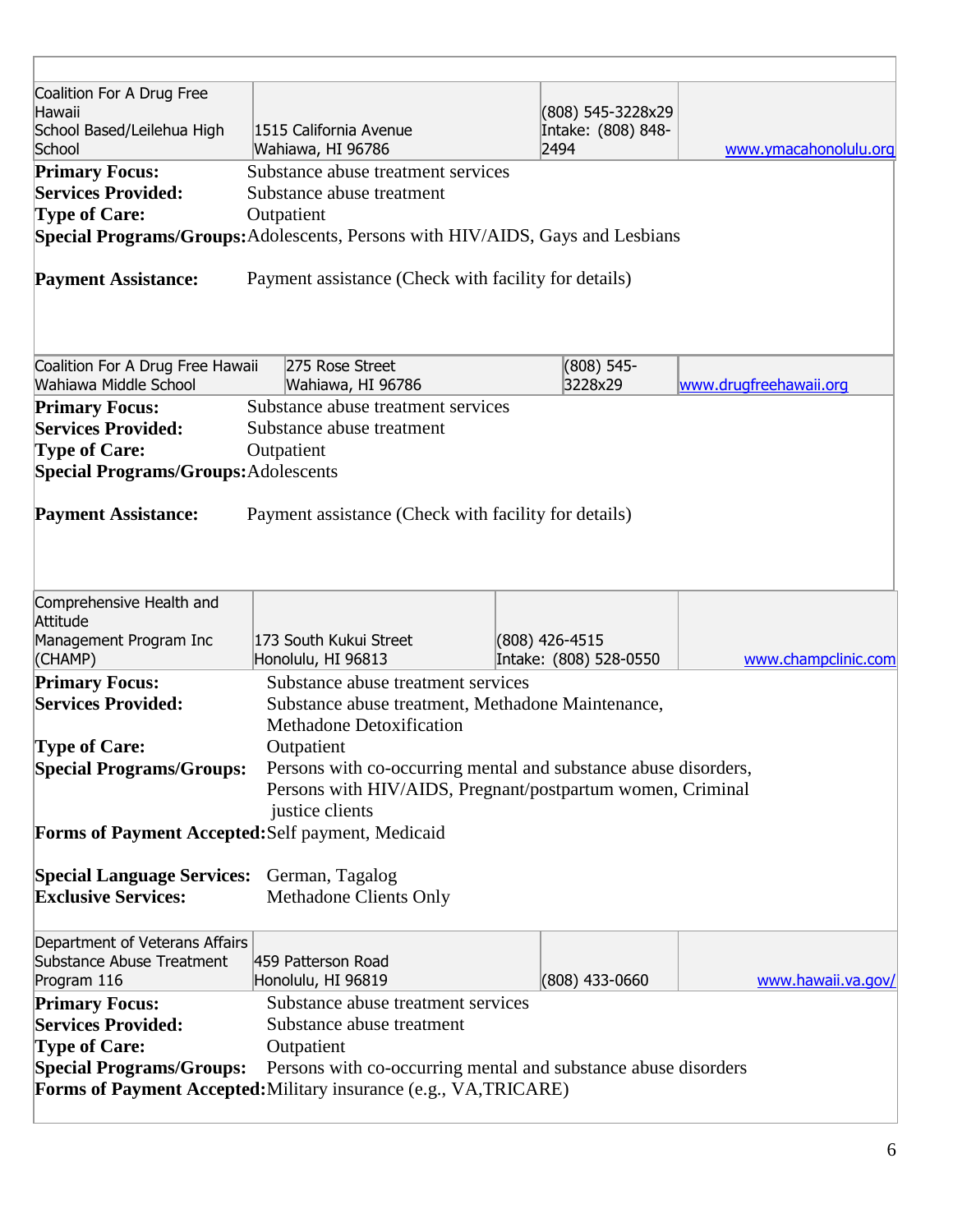|                                                                              | 1803 N. King Street                                                                                                                                                       |                  |                        | www.gatewayeducationalservic |  |
|------------------------------------------------------------------------------|---------------------------------------------------------------------------------------------------------------------------------------------------------------------------|------------------|------------------------|------------------------------|--|
| <b>Gateway Educational Services</b>                                          | Honolulu, HI 96819                                                                                                                                                        |                  | (808) 842-5777         | es.org                       |  |
| <b>Primary Focus:</b>                                                        | Substance abuse treatment services                                                                                                                                        |                  |                        |                              |  |
| <b>Services Provided:</b>                                                    | Substance abuse treatment                                                                                                                                                 |                  |                        |                              |  |
| <b>Type of Care:</b>                                                         | Outpatient                                                                                                                                                                |                  |                        |                              |  |
| <b>Special Programs/Groups:</b>                                              | Persons with co-occurring mental and substance abuse disorders                                                                                                            |                  |                        |                              |  |
| Forms of Payment Accepted: Access To Recovery                                |                                                                                                                                                                           |                  |                        |                              |  |
| <b>Special Language Services: Tagalog</b>                                    |                                                                                                                                                                           |                  |                        |                              |  |
|                                                                              | 45-035 Kuhonu Place                                                                                                                                                       |                  |                        |                              |  |
| <b>Habilitat Inc</b>                                                         | Kaneohe, HI 96744                                                                                                                                                         |                  | (808) 235-3691         | www.habilitat.com            |  |
| <b>Primary Focus:</b>                                                        | Substance abuse treatment services                                                                                                                                        |                  |                        |                              |  |
| <b>Services Provided:</b>                                                    | Substance abuse treatment                                                                                                                                                 |                  |                        |                              |  |
| <b>Type of Care:</b>                                                         | Residential long-term treatment (more than 30 days)                                                                                                                       |                  |                        |                              |  |
| <b>Forms of Payment Accepted: Self payment</b><br><b>Payment Assistance:</b> | Payment assistance (Check with facility for details)                                                                                                                      |                  |                        |                              |  |
| Hawaii Counseling and Educ                                                   |                                                                                                                                                                           |                  |                        |                              |  |
| Center Inc                                                                   |                                                                                                                                                                           |                  |                        |                              |  |
| Chemical Dependency Outpt<br>Treatment                                       | 970 North Kalaheo Avenue, Suite A-213<br>Kailua, HI 96734                                                                                                                 |                  | (808) 254-6484         | www.hcechawaii.com           |  |
| <b>Primary Focus:</b>                                                        | Mental health services                                                                                                                                                    |                  |                        |                              |  |
| <b>Services Provided:</b>                                                    | Substance abuse treatment                                                                                                                                                 |                  |                        |                              |  |
| <b>Type of Care:</b>                                                         | Outpatient                                                                                                                                                                |                  |                        |                              |  |
|                                                                              |                                                                                                                                                                           |                  |                        |                              |  |
|                                                                              | Forms of Payment Accepted: Self payment, Medicaid, State financed insurance (other than<br>Medicaid), Private health insurance, Military insurance<br>(e.g., VA, TRICARE) |                  |                        |                              |  |
|                                                                              | 2100 North Nimitz Highway                                                                                                                                                 | $(808)$ 536-7234 |                        |                              |  |
| Helping Hands Hawaii IOP/OP                                                  | Honolulu, HI 96819                                                                                                                                                        |                  | Intake: (808) 845-2018 | www.helpinghandshawaii.org   |  |
| <b>Primary Focus:</b>                                                        | Mix of mental health and substance abuse services                                                                                                                         |                  |                        |                              |  |
| <b>Services Provided:</b>                                                    | Substance abuse treatment                                                                                                                                                 |                  |                        |                              |  |
| <b>Type of Care:</b>                                                         | Outpatient, Partial hospitalization/day treatment                                                                                                                         |                  |                        |                              |  |
| <b>Special Programs/Groups:</b>                                              | Persons with co-occurring mental and substance                                                                                                                            |                  |                        |                              |  |
| abuse disorders, Criminal justice clients                                    |                                                                                                                                                                           |                  |                        |                              |  |
|                                                                              | Forms of Payment Accepted: Medicaid, Medicare, State financed insurance (other than<br>Medicaid)                                                                          |                  |                        |                              |  |
|                                                                              | <b>Special Language Services:</b> ASL or other assistance for hearing impaired                                                                                            |                  |                        |                              |  |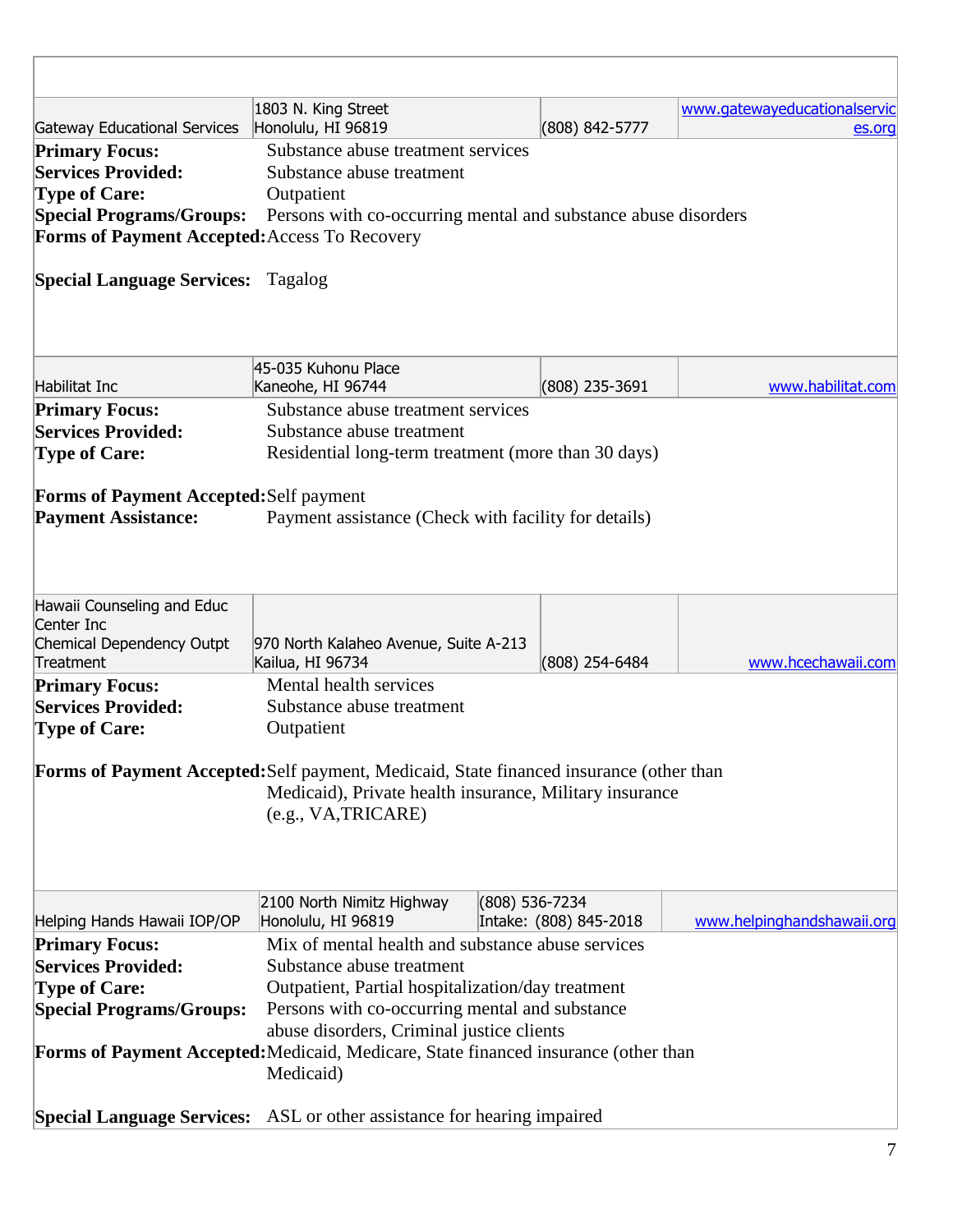| Hina Mauka/Teen Care                                   | 45-386 Kaneohe Bay Drive           |  | (808) 233-5600x2312        |  |  |                   |
|--------------------------------------------------------|------------------------------------|--|----------------------------|--|--|-------------------|
| Castle High School                                     | Kaneohe, HI 96744                  |  | Intake: (808) 233-5613     |  |  | www.hinamauka.org |
| <b>Primary Focus:</b>                                  | Substance abuse treatment services |  |                            |  |  |                   |
| <b>Services Provided:</b>                              | Substance abuse treatment          |  |                            |  |  |                   |
| <b>Type of Care:</b>                                   | Outpatient                         |  |                            |  |  |                   |
| <b>Special Programs/Groups: Adolescents</b>            |                                    |  |                            |  |  |                   |
|                                                        |                                    |  |                            |  |  |                   |
|                                                        |                                    |  |                            |  |  |                   |
| Hina Mauka/Teen Care                                   |                                    |  |                            |  |  |                   |
| Kahuku High and Intermediate 56-490 Kamehameha Highway |                                    |  | (808) 293-8910x231         |  |  |                   |
| School                                                 | Kahuku, HI 96731                   |  | Intake: (808) 293-4111     |  |  | www.hinamauka.org |
| <b>Primary Focus:</b>                                  | Substance abuse treatment services |  |                            |  |  |                   |
| <b>Services Provided:</b>                              | Substance abuse treatment          |  |                            |  |  |                   |
| <b>Type of Care:</b>                                   | Outpatient                         |  |                            |  |  |                   |
| <b>Special Programs/Groups: Adolescents</b>            |                                    |  |                            |  |  |                   |
|                                                        |                                    |  |                            |  |  |                   |
|                                                        |                                    |  |                            |  |  |                   |
|                                                        |                                    |  |                            |  |  |                   |
|                                                        |                                    |  |                            |  |  |                   |
| Hina Mauka/Teen Care                                   | 3271 Salt Lake Boulevard           |  | (808) 421-4100x256         |  |  |                   |
| Aliamanu Middle School                                 | Honolulu, HI 96818                 |  | Intake: (808) 421-4100x256 |  |  | www.hinamauka.org |
| <b>Primary Focus:</b>                                  | Substance abuse treatment services |  |                            |  |  |                   |
| <b>Services Provided:</b>                              | Substance abuse treatment          |  |                            |  |  |                   |
| <b>Type of Care:</b>                                   | Outpatient                         |  |                            |  |  |                   |
| <b>Special Programs/Groups: Adolescents</b>            |                                    |  |                            |  |  |                   |
|                                                        |                                    |  |                            |  |  |                   |
|                                                        |                                    |  |                            |  |  |                   |
|                                                        |                                    |  |                            |  |  |                   |
|                                                        |                                    |  |                            |  |  |                   |
| Hina Mauka/Teen Care                                   | 4361 Salt Lake Boulevard           |  | (808) 421-4200x256         |  |  |                   |
| Radford High School                                    | Honolulu, HI 96818                 |  | Intake: (808) 421-4200x283 |  |  | www.hinamauka.org |
| <b>Primary Focus:</b>                                  | Substance abuse treatment services |  |                            |  |  |                   |
| <b>Services Provided:</b>                              | Substance abuse treatment          |  |                            |  |  |                   |
| <b>Type of Care:</b>                                   | Outpatient                         |  |                            |  |  |                   |
| <b>Special Programs/Groups: Adolescents</b>            |                                    |  |                            |  |  |                   |
|                                                        |                                    |  |                            |  |  |                   |
|                                                        |                                    |  |                            |  |  |                   |
|                                                        |                                    |  |                            |  |  |                   |
|                                                        |                                    |  |                            |  |  |                   |
|                                                        | 46-155 Kamehameha                  |  |                            |  |  |                   |
| Hina Mauka/Teen Care                                   | Highway                            |  |                            |  |  |                   |
| King Intermediate School                               | Kaneohe, HI 96744                  |  | (808) 233-5727x266         |  |  | www.hinamauka.org |
| <b>Primary Focus:</b>                                  | Substance abuse treatment services |  |                            |  |  |                   |
| <b>Services Provided:</b>                              | Substance abuse treatment          |  |                            |  |  |                   |
| <b>Type of Care:</b>                                   | Outpatient                         |  |                            |  |  |                   |
| <b>Special Programs/Groups: Adolescents</b>            |                                    |  |                            |  |  |                   |
|                                                        |                                    |  |                            |  |  |                   |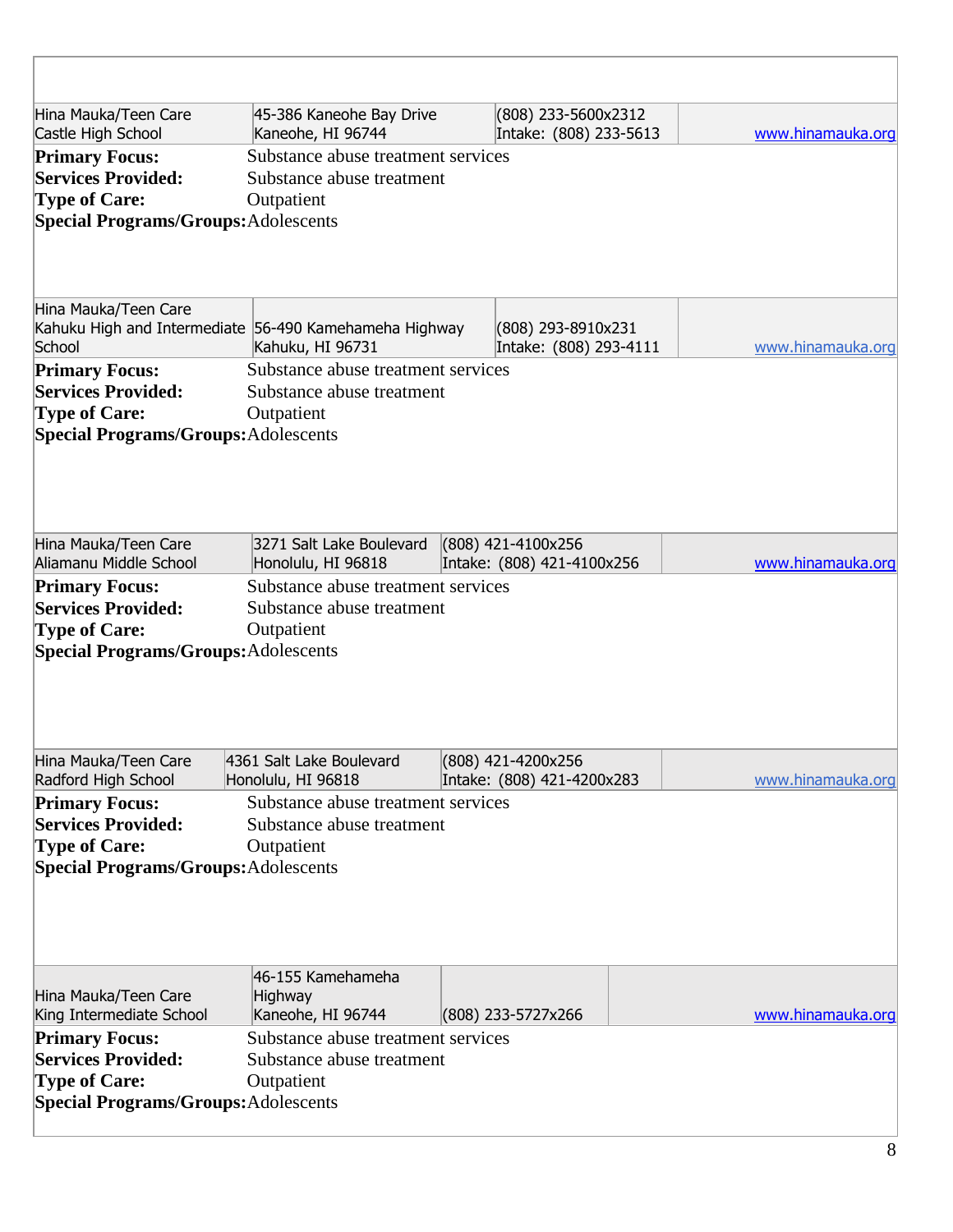| Hina Mauka/Teen Care<br>Mililani Middle School                                                                                                                                  | 95-1140 Lehiwa Drive<br>Mililani, HI 96789                                                                                       | $(808)$ 626-7355x568                          |                | www.hinamauka.org |
|---------------------------------------------------------------------------------------------------------------------------------------------------------------------------------|----------------------------------------------------------------------------------------------------------------------------------|-----------------------------------------------|----------------|-------------------|
| <b>Primary Focus:</b><br><b>Services Provided:</b><br><b>Type of Care:</b><br><b>Special Programs/Groups: Adolescents</b>                                                       | Substance abuse treatment services<br>Substance abuse treatment<br>Outpatient                                                    |                                               |                |                   |
| Hina Mauka/Teen Care<br>Mililani High School                                                                                                                                    | 95-1200 Meheula Parkway Intake: (808) 627-<br>Mililani, HI 96789                                                                 | (808) 627-4294<br>7747x2347                   |                | www.hinamauka.org |
| <b>Primary Focus:</b><br><b>Services Provided:</b><br><b>Type of Care:</b><br><b>Special Programs/Groups: Adolescents</b>                                                       | Substance abuse treatment services<br>Substance abuse treatment<br>Outpatient                                                    |                                               |                |                   |
| Hina Mauka/Teen Care<br>Pearl City High School                                                                                                                                  |                                                                                                                                  | 2100 Hookiekie Street<br>Pearl City, HI 96782 | (808) 454-5553 | www.hinamauka.org |
| <b>Primary Focus:</b><br><b>Services Provided:</b><br><b>Type of Care:</b><br><b>Special Programs/Groups: Adolescents</b>                                                       | Substance abuse treatment services<br>Substance abuse treatment<br>Outpatient                                                    |                                               |                |                   |
| Hina Mauka/Teen Care<br>Kailua Intermediate School<br><b>Primary Focus:</b><br><b>Services Provided:</b><br><b>Type of Care:</b><br><b>Special Programs/Groups: Adolescents</b> | 145 South Kainalu Street<br>Kailua, HI 96734<br>Substance abuse treatment services<br>Substance abuse treatment<br>Outpatient    | (808) 263-1500                                |                | www.hinamauka.org |
| Hina Mauka/Teen Care<br>Olomana High School<br><b>Primary Focus:</b><br><b>Services Provided:</b><br><b>Type of Care:</b>                                                       | 42-471 Kalanianaole Highway<br>Kailua, HI 96734<br>Substance abuse treatment services<br>Substance abuse treatment<br>Outpatient | (808) 266-7874                                |                | www.hinamauka.org |
| <b>Special Programs/Groups: Adolescents</b>                                                                                                                                     |                                                                                                                                  |                                               |                |                   |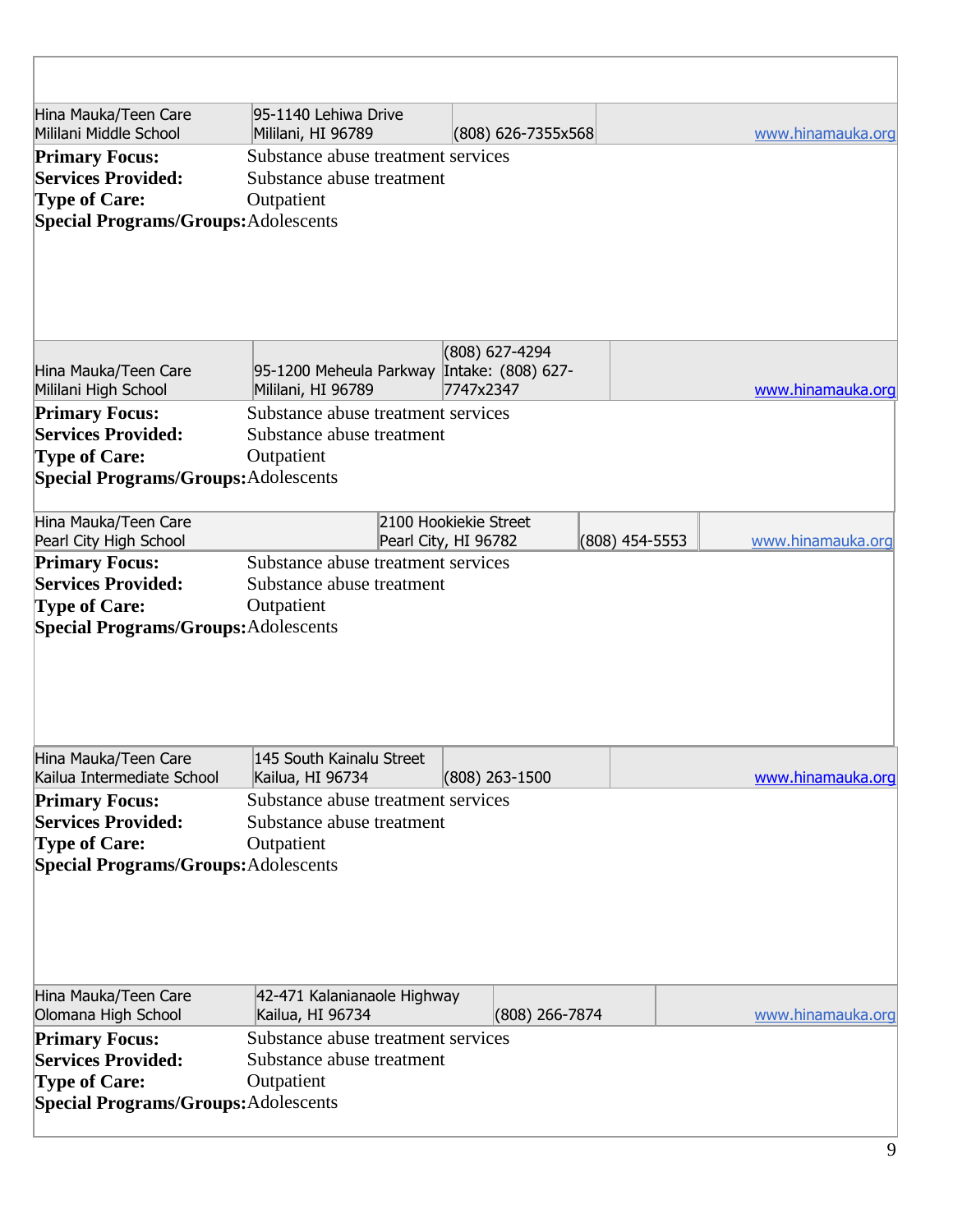| Hina Mauka/Teen Care                        | 730 Iliaina Street                                                                                |                                               |                            |                     |
|---------------------------------------------|---------------------------------------------------------------------------------------------------|-----------------------------------------------|----------------------------|---------------------|
| Kalaheo High School                         | Kailua, HI 96734                                                                                  | (808) 254-7923                                |                            | www.hinamauka.org   |
| <b>Primary Focus:</b>                       | Substance abuse treatment services                                                                |                                               |                            |                     |
| <b>Services Provided:</b>                   | Substance abuse treatment                                                                         |                                               |                            |                     |
| <b>Type of Care:</b>                        | Outpatient                                                                                        |                                               |                            |                     |
| <b>Special Programs/Groups: Adolescents</b> |                                                                                                   |                                               |                            |                     |
|                                             |                                                                                                   |                                               |                            |                     |
|                                             |                                                                                                   |                                               |                            |                     |
|                                             |                                                                                                   |                                               |                            |                     |
|                                             | 4680 Kalanianaole                                                                                 |                                               |                            |                     |
| Hina Mauka/Teen Care                        | <b>Highway</b>                                                                                    | (808) 216-1425                                |                            |                     |
| Kalani High School                          | Honolulu, HI 96821                                                                                |                                               | Intake: (808) 377-7744x293 | www.hinamauka.org   |
| <b>Primary Focus:</b>                       | Substance abuse treatment services                                                                |                                               |                            |                     |
| <b>Services Provided:</b>                   | Substance abuse treatment                                                                         |                                               |                            |                     |
| <b>Type of Care:</b>                        | Outpatient                                                                                        |                                               |                            |                     |
| <b>Special Programs/Groups: Adolescents</b> |                                                                                                   |                                               |                            |                     |
|                                             | 85-761 Farrington Hwy, Ste 103                                                                    |                                               | (808) 696-4266             |                     |
| Ho'omau Ke Ola                              | Waianae, HI 96792                                                                                 |                                               | Intake: 696-3315           | www.hoomaukeola.org |
| <b>Primary Focus:</b>                       | Culture-based substance abuse                                                                     |                                               |                            |                     |
|                                             | treatment center                                                                                  |                                               |                            |                     |
| <b>Services Provided:</b>                   | Drug abuse counseling                                                                             |                                               |                            |                     |
| <b>Type of Care:</b>                        | <b>Residential and Outpatient</b>                                                                 |                                               |                            |                     |
|                                             | Special Programs/Groups: Holistic approach to healing and                                         |                                               |                            |                     |
|                                             | culturally relevant treatment                                                                     |                                               |                            |                     |
|                                             | modalities based on traditional                                                                   |                                               |                            |                     |
|                                             | Hawaiian attitudes, values, and                                                                   |                                               |                            |                     |
|                                             | practices.                                                                                        |                                               |                            |                     |
| <b>Forms of Payment</b>                     | Self payment, Medicaid, State                                                                     |                                               |                            |                     |
| Accepted:                                   | financed insurance (other than                                                                    |                                               |                            |                     |
|                                             | Medicaid), Private health                                                                         |                                               |                            |                     |
|                                             | insurance                                                                                         |                                               |                            |                     |
|                                             |                                                                                                   |                                               |                            |                     |
| Kaiser Permanente                           | 1441 Kapiolani Boulevard<br>Suite 1600                                                            | (808) 432-7600x7639<br>Intake: (808) 432-7600 |                            |                     |
| <b>Behavioral Health Services</b>           | Honolulu, HI 96814                                                                                | Hotline: (808) 432-7600                       |                            | www.kp.org          |
| <b>Primary Focus:</b>                       | Mix of mental health and substance abuse services                                                 |                                               |                            |                     |
| <b>Services Provided:</b>                   | Substance abuse treatment                                                                         |                                               |                            |                     |
| <b>Type of Care:</b>                        | Outpatient                                                                                        |                                               |                            |                     |
|                                             |                                                                                                   |                                               |                            |                     |
|                                             | <b>Forms of Payment Accepted:</b> Medicaid, Medicare, Private health insurance                    |                                               |                            |                     |
|                                             | <b>Special Language Services:</b> ASL or other assistance for hearing impaired, Chinese, Japanese |                                               |                            |                     |
|                                             |                                                                                                   |                                               |                            |                     |
|                                             |                                                                                                   |                                               |                            |                     |
|                                             |                                                                                                   |                                               |                            |                     |
|                                             |                                                                                                   |                                               |                            |                     |
|                                             |                                                                                                   |                                               |                            |                     |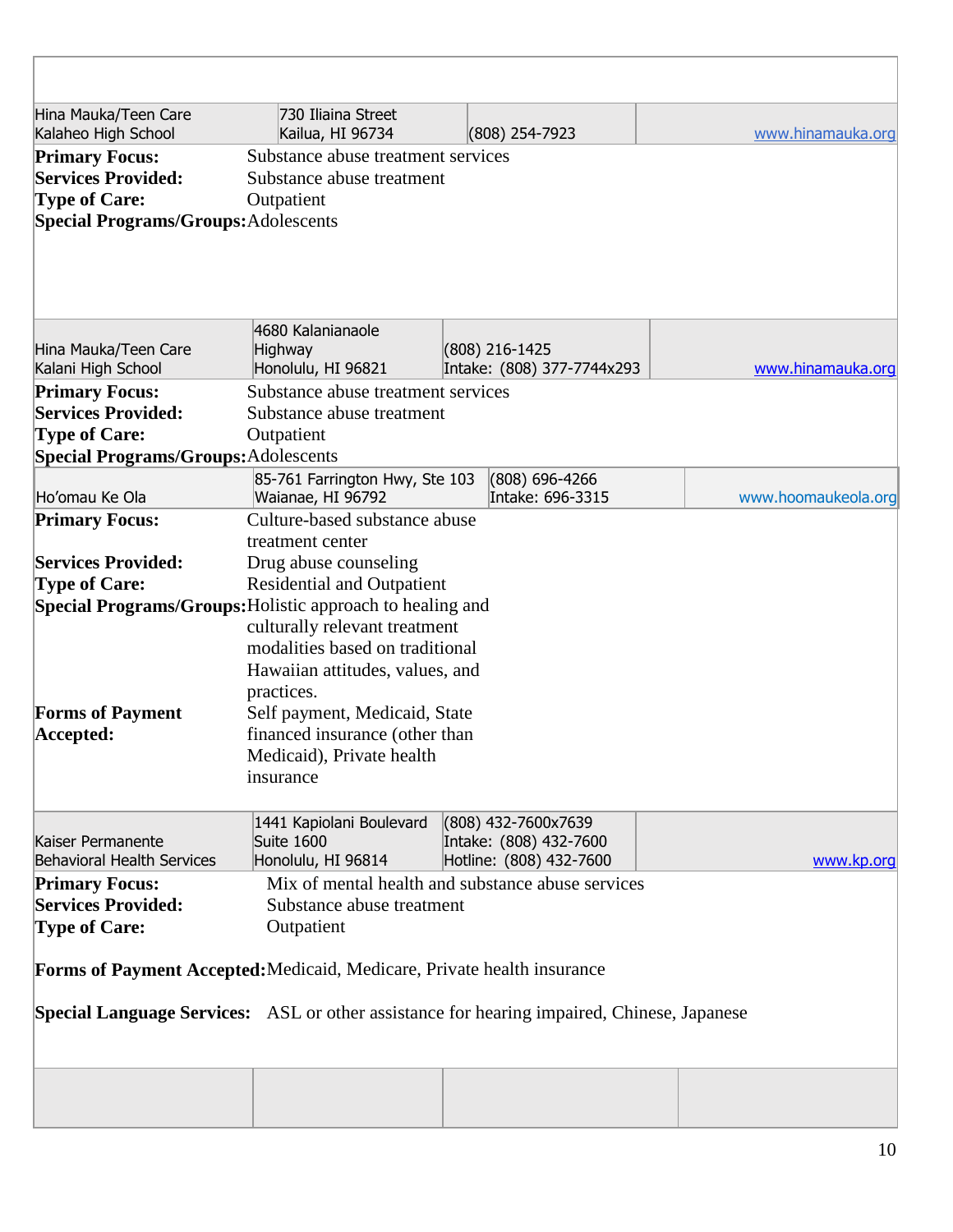| Kline Welsh Behavioral Health   1240 Sand Island Parkway (808) 841-2319<br>Foundation<br>Sand Island Treatment Center |            | Honolulu, HI 96819                                                         | Intake: (808) 841-3915<br>Hotline: (808) 841-2319 |                |  | www.sandisland.com            |
|-----------------------------------------------------------------------------------------------------------------------|------------|----------------------------------------------------------------------------|---------------------------------------------------|----------------|--|-------------------------------|
| <b>Primary Focus:</b>                                                                                                 |            | Mix of mental health and substance abuse services                          |                                                   |                |  |                               |
| <b>Services Provided:</b>                                                                                             |            | Substance abuse treatment                                                  |                                                   |                |  |                               |
| <b>Type of Care:</b>                                                                                                  |            | Residential long-term treatment (more than 30 days)                        |                                                   |                |  |                               |
| <b>Special Programs/Groups:</b>                                                                                       |            | Persons with co-occurring mental and substance abuse                       |                                                   |                |  |                               |
|                                                                                                                       |            | disorders, Persons with HIV/AIDS, Pregnant/postpartum women,               |                                                   |                |  |                               |
|                                                                                                                       |            | Women, Men, Criminal justice clients                                       |                                                   |                |  |                               |
|                                                                                                                       |            |                                                                            |                                                   |                |  |                               |
| Forms of Payment Accepted: Self payment, State financed insurance (other than Medicaid),                              |            |                                                                            |                                                   |                |  |                               |
|                                                                                                                       |            | Private health insurance, Access to Recovery                               |                                                   |                |  |                               |
| <b>Payment Assistance:</b>                                                                                            |            | Sliding fee scale (fee is based on income and other factors),              |                                                   |                |  |                               |
|                                                                                                                       |            | Payment assistance (Check with facility for details)                       |                                                   |                |  |                               |
| <b>Special Language Services:</b>                                                                                     |            | ASL or other assistance for hearing impaired, Spanish, Tagalog             |                                                   |                |  |                               |
| Ku Aloha Ola Mau                                                                                                      |            | 1130 North Nimitz Highway, Suite C-302                                     |                                                   |                |  |                               |
| Methadone Maintenance                                                                                                 |            | Honolulu, HI 96817                                                         |                                                   | (808) 538-0704 |  | www.kualoha.org               |
| <b>Primary Focus:</b>                                                                                                 |            | Substance abuse treatment services                                         |                                                   |                |  |                               |
| <b>Services Provided:</b>                                                                                             |            | Substance abuse treatment, Detoxification, Methadone                       |                                                   |                |  |                               |
|                                                                                                                       |            |                                                                            |                                                   |                |  |                               |
|                                                                                                                       |            | Maintenance, Methadone Detoxification, Buprenorphine Services              |                                                   |                |  |                               |
| <b>Type of Care:</b>                                                                                                  |            | Outpatient                                                                 |                                                   |                |  |                               |
| <b>Special Programs/Groups:</b>                                                                                       |            | Adolescents, Persons with co-occurring mental and substance                |                                                   |                |  |                               |
|                                                                                                                       |            | abuse disorders, Women, Men                                                |                                                   |                |  |                               |
| Forms of Payment Accepted: Self payment, Medicaid, State financed insurance (other than                               |            |                                                                            |                                                   |                |  |                               |
|                                                                                                                       |            | Medicaid), Private health insurance, Military insurance                    |                                                   |                |  |                               |
|                                                                                                                       |            | (e.g., VA, TRICARE)                                                        |                                                   |                |  |                               |
| <b>Payment Assistance:</b>                                                                                            |            | Payment assistance (Check with facility for details)                       |                                                   |                |  |                               |
|                                                                                                                       |            |                                                                            |                                                   |                |  |                               |
| <b>Exclusive Services:</b>                                                                                            |            | Methadone and Buprenorphine Clients Only                                   |                                                   |                |  |                               |
|                                                                                                                       |            |                                                                            |                                                   |                |  |                               |
| Mckenna Recovery Center 1314 S. King St, Ste 962                                                                      |            |                                                                            |                                                   |                |  |                               |
| Ke Ala Pono - Oahu                                                                                                    |            | Honolulu, HI 96814                                                         | (808) 591-0921                                    |                |  | www.mckennarecoverycenter.com |
|                                                                                                                       |            |                                                                            |                                                   |                |  |                               |
| <b>Primary Focus:</b>                                                                                                 |            | Substance abuse treatment services                                         |                                                   |                |  |                               |
| <b>Services Provided:</b>                                                                                             |            | Substance abuse treatment, detoxification, buprenorphine services          |                                                   |                |  |                               |
| <b>Type of Care:</b>                                                                                                  |            | Outpatient                                                                 |                                                   |                |  |                               |
| <b>Special Programs/Groups:</b>                                                                                       |            | Adults and professionals                                                   |                                                   |                |  |                               |
| Forms of Payment Accepted: Self payment, Medicaid, State financed insurance (other than                               |            |                                                                            |                                                   |                |  |                               |
|                                                                                                                       |            | Medicaid), Private health insurance, Military insurance (i.e. VA, TRICARE) |                                                   |                |  |                               |
|                                                                                                                       |            |                                                                            |                                                   |                |  |                               |
| Naval Health Clinic                                                                                                   |            |                                                                            |                                                   |                |  |                               |
| Substance Abuse                                                                                                       |            | 480 Central Avenue                                                         | (808) 473-0650                                    |                |  |                               |
| Rehabilitation Program                                                                                                |            | Pearl Harbor, HI 96860                                                     | Intake: (808) 471-9002x450                        |                |  | www.med.navy.mil              |
| <b>Primary Focus:</b>                                                                                                 |            | Substance abuse treatment services                                         |                                                   |                |  |                               |
| <b>Services Provided:</b>                                                                                             |            | Substance abuse treatment                                                  |                                                   |                |  |                               |
| <b>Type of Care:</b>                                                                                                  | Outpatient |                                                                            |                                                   |                |  |                               |
|                                                                                                                       |            |                                                                            |                                                   |                |  |                               |
| <b>Forms of Payment Accepted:</b> Military insurance (e.g., VA, TRICARE)                                              |            |                                                                            |                                                   |                |  |                               |
|                                                                                                                       |            |                                                                            |                                                   |                |  |                               |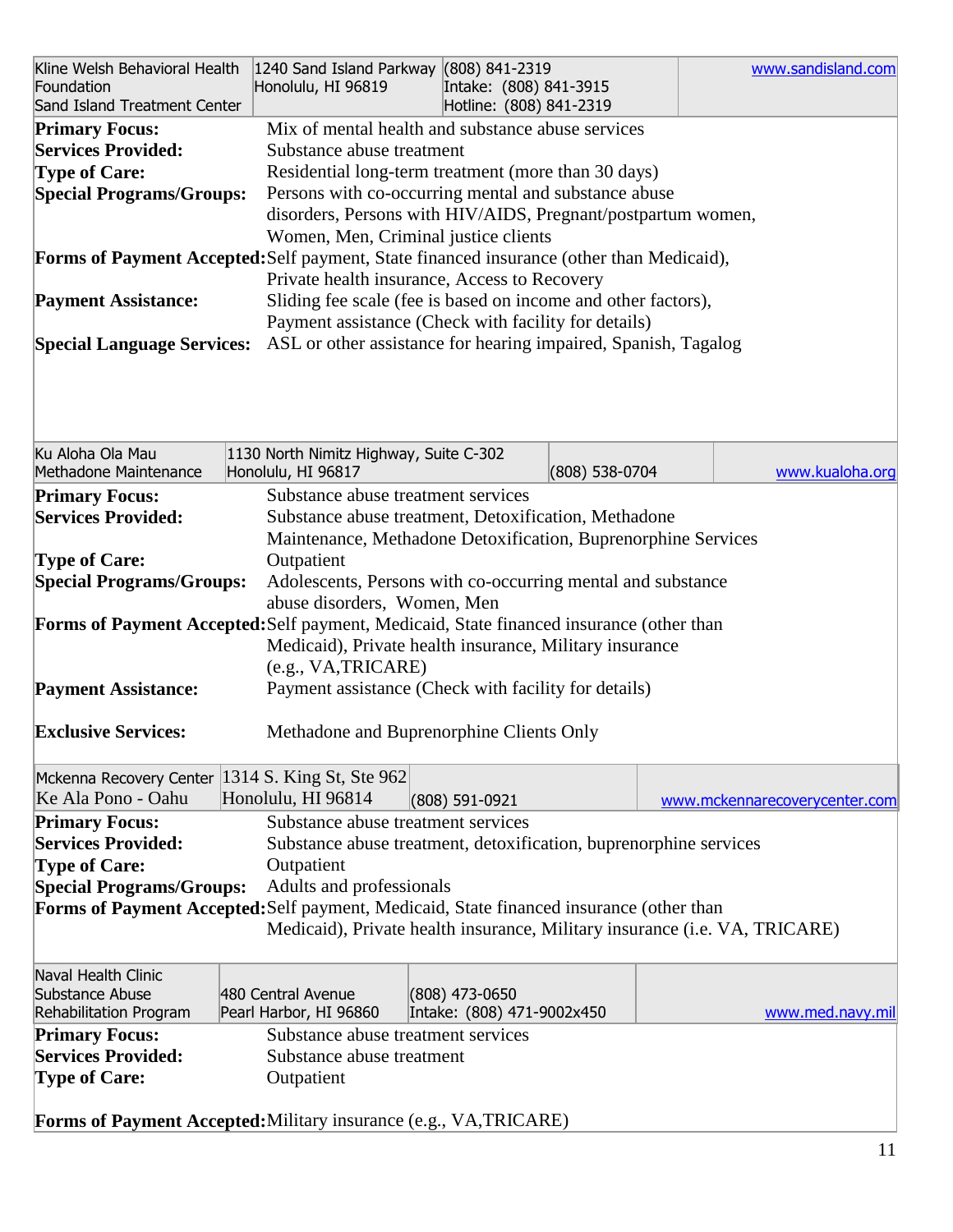|                                                                                | 95-580 Naholoholo Street           | $(808)$ 484-1000<br>Intake: (808) 696-2668                                            |                            |  |  |
|--------------------------------------------------------------------------------|------------------------------------|---------------------------------------------------------------------------------------|----------------------------|--|--|
| New Horizons Counseling                                                        | Mililani, HI 96789                 | Hotline: (808) 484-1000                                                               | www.newhorizonshawaii.com/ |  |  |
| <b>Primary Focus:</b><br><b>Services Provided:</b>                             | Substance abuse treatment services |                                                                                       |                            |  |  |
|                                                                                | Substance abuse treatment          |                                                                                       |                            |  |  |
| <b>Type of Care:</b>                                                           | Outpatient<br>DUI/DWI offenders    |                                                                                       |                            |  |  |
| <b>Special Programs/Groups:</b>                                                |                                    |                                                                                       |                            |  |  |
| Forms of Payment Accepted: Self payment                                        |                                    |                                                                                       |                            |  |  |
|                                                                                | 350 Ward Ave., Ste 106-9           |                                                                                       |                            |  |  |
| Oxford House, Inc.                                                             | Honolulu, HI 96814                 | (808) 957-0324                                                                        | www.oxfordhousehi.org      |  |  |
| <b>Primary Focus:</b>                                                          | Substance abuse treatment services |                                                                                       |                            |  |  |
| <b>Services Provided:</b>                                                      | Substance abuse treatment,         |                                                                                       |                            |  |  |
|                                                                                | Detoxification                     |                                                                                       |                            |  |  |
| <b>Type of Care:</b>                                                           | Inpatient, recovery group homes    |                                                                                       |                            |  |  |
| <b>Special Programs/Groups:</b>                                                |                                    |                                                                                       |                            |  |  |
| Forms of Payment Accepted: Self payment, Medicaid, State                       |                                    |                                                                                       |                            |  |  |
|                                                                                | financed insurance (other than     |                                                                                       |                            |  |  |
|                                                                                | Medicaid), Private health          |                                                                                       |                            |  |  |
|                                                                                | insurance                          |                                                                                       |                            |  |  |
| PoAilani Inc                                                                   | 553 Kawainui Street                | $(808)$ 263-1065                                                                      |                            |  |  |
| Dual Diagnosis Program                                                         | Kailua, HI 96734                   | Intake: (808) 262-2799                                                                | www.poailani.org           |  |  |
| <b>Primary Focus:</b>                                                          |                                    | Mix of mental health and substance abuse services                                     |                            |  |  |
| <b>Services Provided:</b>                                                      | Substance abuse treatment          |                                                                                       |                            |  |  |
| <b>Type of Care:</b>                                                           |                                    | Residential long-term treatment (more than 30 days)                                   |                            |  |  |
| <b>Special Programs/Groups:</b>                                                |                                    | Persons with co-occurring mental and substance abuse disorders                        |                            |  |  |
|                                                                                |                                    | Forms of Payment Accepted: Self payment, Medicaid, Medicare, State financed insurance |                            |  |  |
|                                                                                |                                    | (other than Medicaid), Private health insurance, Military                             |                            |  |  |
|                                                                                |                                    | insurance (e.g., VA,TRICARE), Access to Recovery                                      |                            |  |  |
|                                                                                |                                    |                                                                                       |                            |  |  |
| <b>Special Language Services:</b> ASL or other assistance for hearing impaired |                                    |                                                                                       |                            |  |  |
|                                                                                |                                    |                                                                                       |                            |  |  |
| PoAilani Inc                                                                   | 74 Kihapai Street                  | (808) 261-8741x708                                                                    |                            |  |  |
| <b>Outpatient Clinic</b>                                                       | Kailua, HI 96734                   | Intake: (808) 262-2799                                                                | www.poailani.org           |  |  |
| <b>Primary Focus:</b>                                                          |                                    | Mix of mental health and substance abuse services                                     |                            |  |  |
| <b>Services Provided:</b>                                                      | Substance abuse treatment          |                                                                                       |                            |  |  |
| <b>Type of Care:</b>                                                           |                                    | Outpatient, Partial hospitalization/day treatment                                     |                            |  |  |
| <b>Special Programs/Groups:</b>                                                |                                    | Persons with co-occurring mental and substance abuse                                  |                            |  |  |
| disorders                                                                      |                                    |                                                                                       |                            |  |  |
|                                                                                |                                    | Forms of Payment Accepted: Self payment, Medicaid, Medicare, State financed insurance |                            |  |  |
|                                                                                |                                    | (other than Medicaid), Private health insurance, Access to Recovery                   |                            |  |  |
|                                                                                |                                    |                                                                                       |                            |  |  |
| <b>Special Language Services:</b> ASL or other assistance for hearing impaired |                                    |                                                                                       |                            |  |  |
|                                                                                |                                    |                                                                                       |                            |  |  |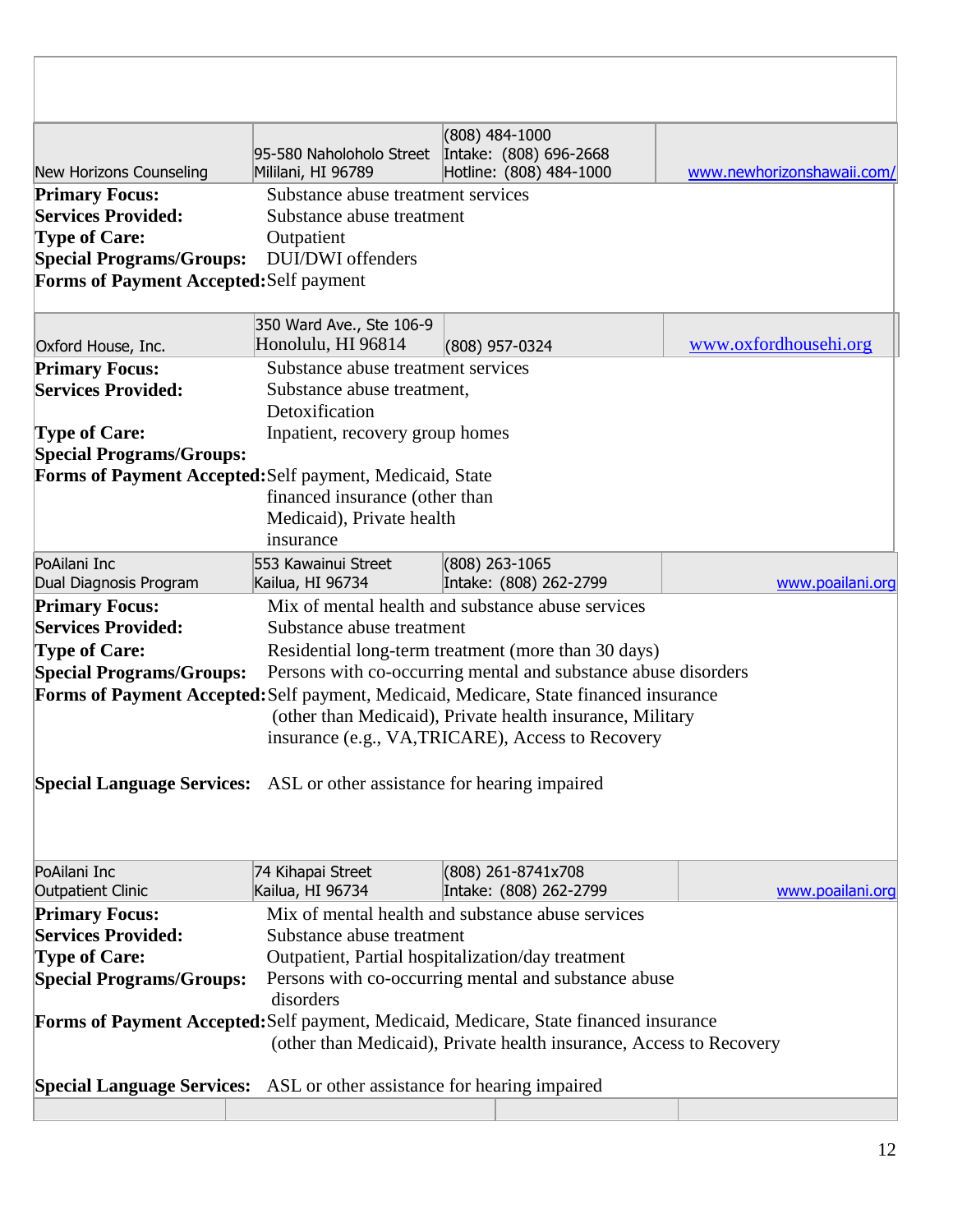| Queens Medical Center<br>Day Treatment Services                                                                                                                                                          | 1374 Nuuanu Avenue<br>Kaheiheimalie Building 2nd Floor<br>Honolulu, HI 96817                                                                      |                | (808) 691-4352<br>Intake: (808) 547-4352                                                                                        | www.queensmedicalcenter.org  |  |
|----------------------------------------------------------------------------------------------------------------------------------------------------------------------------------------------------------|---------------------------------------------------------------------------------------------------------------------------------------------------|----------------|---------------------------------------------------------------------------------------------------------------------------------|------------------------------|--|
| <b>Primary Focus:</b><br><b>Services Provided:</b><br><b>Type of Care:</b><br><b>Special Programs/Groups:</b><br>Forms of Payment Accepted: Self payment, Medicare, State financed insurance (other than | Substance abuse treatment<br>Outpatient, Partial hospitalization/day treatment<br>Criminal justice clients<br>Medicaid), Private health insurance |                | Mix of mental health and substance abuse services<br>Persons with co-occurring mental and substance abuse disorders,            |                              |  |
| Salvation Army Addiction Tx<br>Services<br>Continuum of Care Program                                                                                                                                     | 3624 Waokanaka Street<br>Honolulu, HI 96817                                                                                                       |                | $(808)$ 595-6371                                                                                                                | www.hawaii.salvationarmy.org |  |
| <b>Primary Focus:</b><br><b>Services Provided:</b>                                                                                                                                                       | Substance abuse treatment services<br>Services                                                                                                    |                | Substance abuse treatment, Detoxification, Buprenorphine                                                                        |                              |  |
| <b>Type of Care:</b><br><b>Special Programs/Groups:</b>                                                                                                                                                  | hospitalization/day treatment<br>Women, Men, Criminal justice clients                                                                             |                | Residential short-term treatment (30 days or less), Residential<br>long-term treatment (more than 30 days), Outpatient, Partial |                              |  |
| Forms of Payment Accepted: Self payment, State financed insurance (other than Medicaid),                                                                                                                 | Private health insurance                                                                                                                          |                |                                                                                                                                 |                              |  |
| <b>Payment Assistance:</b><br><b>Special Language Services:</b> ASL or other assistance for hearing impaired                                                                                             |                                                                                                                                                   |                | Payment assistance (Check with facility for details)                                                                            |                              |  |
| Salvation Army Family<br><b>Treatment Servs</b><br>Womens Way                                                                                                                                            | 845 22nd Avenue<br>Honolulu, HI 96816                                                                                                             | (808) 732-2802 | Intake: (808) 732-2802x252                                                                                                      | www.hawaii.salvationarmy.org |  |
| <b>Primary Focus:</b><br><b>Services Provided:</b>                                                                                                                                                       | Substance abuse treatment services<br><b>Buprenorphine Services</b>                                                                               |                | Substance abuse treatment, Detoxification, Halfway house,                                                                       |                              |  |
| <b>Type of Care:</b>                                                                                                                                                                                     |                                                                                                                                                   |                | Residential short-term treatment (30 days or less), Residential<br>long-term treatment (more than 30 days), Outpatient          |                              |  |
| <b>Special Programs/Groups:</b>                                                                                                                                                                          | clients' children                                                                                                                                 |                | Pregnant/postpartum women, Women, Residential beds for                                                                          |                              |  |
| Forms of Payment Accepted: Self payment, Medicaid, State financed insurance (other than<br><b>Payment Assistance:</b>                                                                                    |                                                                                                                                                   |                | Medicaid), Private health insurance, Access to Recovery<br>Payment assistance (Check with facility for details)                 |                              |  |
| State of Hawaii Judiciary                                                                                                                                                                                | 777 Punchbowl Street, 2nd Floor                                                                                                                   |                |                                                                                                                                 |                              |  |
| Hawaii Drug Court                                                                                                                                                                                        | Honolulu, HI 96813                                                                                                                                |                | (808) 599-3700                                                                                                                  | www.courts.state.hi.us       |  |
| <b>Primary Focus:</b>                                                                                                                                                                                    |                                                                                                                                                   |                | Mix of mental health and substance abuse services                                                                               |                              |  |
| <b>Services Provided:</b>                                                                                                                                                                                | Substance abuse treatment                                                                                                                         |                |                                                                                                                                 |                              |  |
| <b>Type of Care:</b>                                                                                                                                                                                     | Outpatient, Partial hospitalization/day treatment                                                                                                 |                |                                                                                                                                 |                              |  |
|                                                                                                                                                                                                          | Persons with co-occurring mental and substance abuse disorders,<br><b>Special Programs/Groups:</b><br>Criminal justice clients                    |                |                                                                                                                                 |                              |  |
| <b>Forms of Payment Accepted: Self payment</b>                                                                                                                                                           |                                                                                                                                                   |                |                                                                                                                                 |                              |  |
| <b>Payment Assistance:</b><br><b>Special Language Services:</b>                                                                                                                                          | Thai, Vietnamese                                                                                                                                  |                | Payment assistance (Check with facility for details)<br>ASL or other assistance for hearing impaired, Tagalog,                  |                              |  |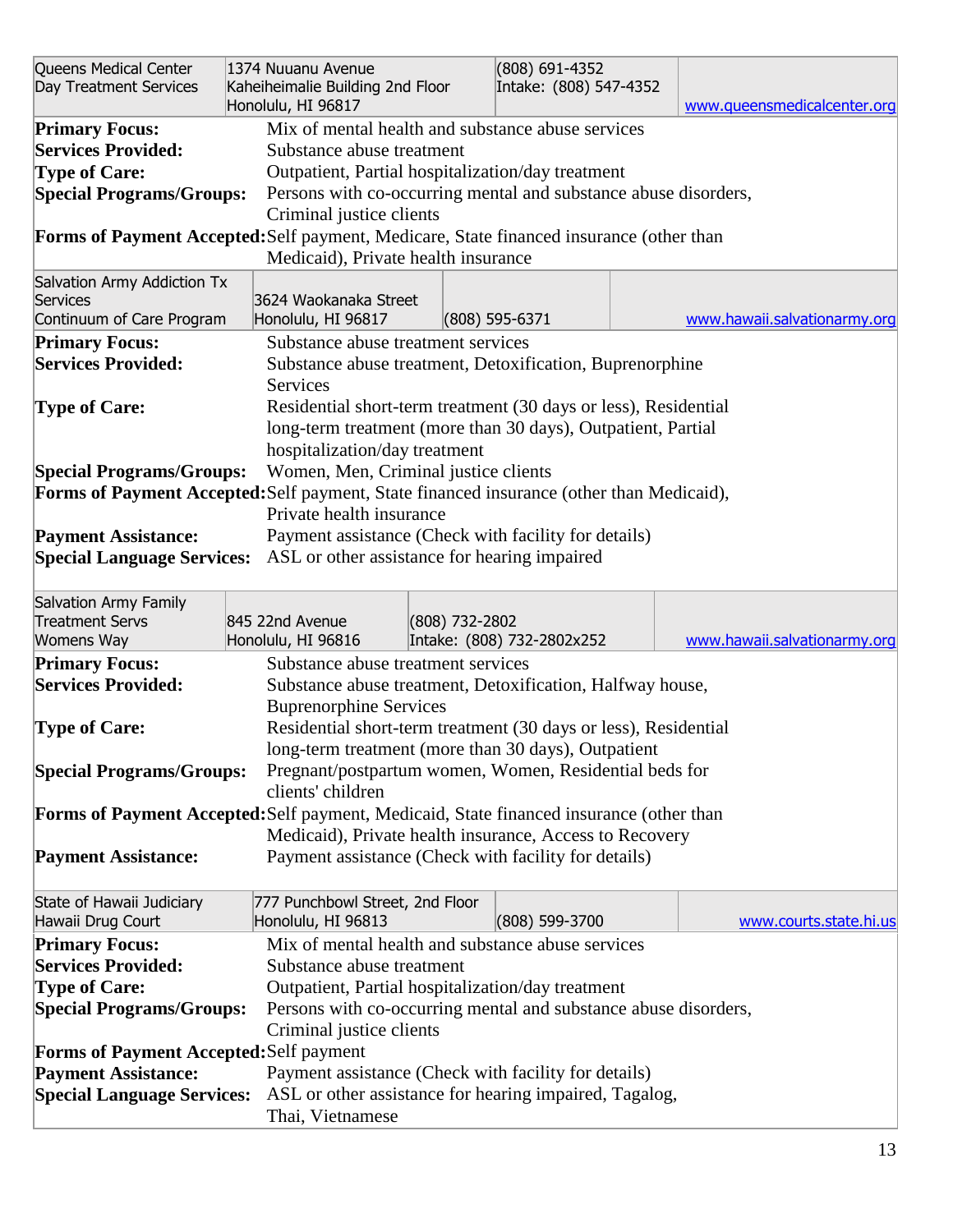| Substance Abuse<br>Counseling Center                | Marine Corps Base Hawaii<br>M C B H Kaneohe Bay, HI 96863 (808) 257-3900 |                                                                | www.mccshawaii.com/substance.htm |
|-----------------------------------------------------|--------------------------------------------------------------------------|----------------------------------------------------------------|----------------------------------|
|                                                     | <b>Primary Focus:</b> Substance abuse treatment services                 |                                                                |                                  |
| <b>Services Provided:</b> Substance abuse treatment |                                                                          |                                                                |                                  |
| <b>Type of Care: Outpatient</b>                     |                                                                          |                                                                |                                  |
|                                                     | Form of Payment: Military Insurance (VA, Tricare)                        |                                                                |                                  |
|                                                     |                                                                          |                                                                |                                  |
| VA Pacific Islands Healthcare                       | 459 Patterson Road, Bldg                                                 |                                                                |                                  |
| Services                                            | 30                                                                       |                                                                |                                  |
| <b>Intensive Outpatient SATP</b>                    | Honolulu, HI 96819                                                       | $(808)$ 433-0660                                               | www.hawaii.va.gov                |
| <b>Primary Focus:</b>                               |                                                                          | Mix of mental health and substance abuse services              |                                  |
| <b>Services Provided:</b>                           | Substance abuse treatment                                                |                                                                |                                  |
| <b>Type of Care:</b>                                |                                                                          | Outpatient, Partial hospitalization/day treatment              |                                  |
| <b>Special Programs/Groups:</b>                     |                                                                          | Persons with co-occurring mental and substance abuse disorders |                                  |
|                                                     | Forms of Payment Accepted: Self payment, Private health insurance        |                                                                |                                  |
| <b>Payment Assistance:</b>                          |                                                                          | Payment assistance (Check with facility for details)           |                                  |
| <b>Special Language Services:</b>                   |                                                                          | ASL or other assistance for hearing impaired                   |                                  |
|                                                     |                                                                          |                                                                |                                  |
|                                                     |                                                                          |                                                                |                                  |
| <b>YMCA Outreach Services</b>                       | 98-1276 Ulune Street                                                     |                                                                | www.ymcahonolulu.org             |
| School Based/Aiea High School Aiea, HI 96701        |                                                                          | $(808) 848 - 2494$                                             |                                  |
| <b>Primary Focus:</b>                               | Substance abuse treatment services                                       |                                                                |                                  |
| <b>Services Provided:</b>                           | Substance abuse treatment                                                |                                                                |                                  |
| <b>Type of Care:</b>                                | Outpatient                                                               |                                                                |                                  |
| <b>Special Programs/Groups: Adolescents</b>         |                                                                          |                                                                |                                  |
| <b>Payment Assistance:</b>                          | Payment assistance (Check with facility for details)                     |                                                                |                                  |
|                                                     |                                                                          |                                                                |                                  |
|                                                     |                                                                          |                                                                |                                  |
| YMCA of Honolulu                                    | 99-600 Kulawea Street                                                    |                                                                |                                  |
| Aiea Intermediate School                            | Aiea, HI 96701                                                           | (808) 848-2494                                                 | www.ymcahonolulu.org             |
| <b>Primary Focus:</b>                               | Substance abuse treatment services                                       |                                                                |                                  |
| <b>Services Provided:</b>                           | Substance abuse treatment                                                |                                                                |                                  |
| <b>Type of Care:</b>                                | Outpatient                                                               |                                                                |                                  |
| <b>Special Programs/Groups: Adolescents</b>         |                                                                          |                                                                |                                  |
|                                                     |                                                                          |                                                                |                                  |
| <b>Payment Assistance:</b>                          | Payment assistance (Check with facility for details)                     |                                                                |                                  |
|                                                     |                                                                          |                                                                |                                  |
| <b>YMCA Outreach Services</b>                       |                                                                          |                                                                |                                  |
| School Based/Campbell High                          | 91-980 North Road                                                        |                                                                |                                  |
| School                                              | Ewa Beach, HI 96706                                                      | $(808) 848 - 2494$                                             | www.ymcahonolulu.org             |
| <b>Primary Focus:</b>                               | Substance abuse treatment services                                       |                                                                |                                  |
| <b>Services Provided:</b>                           | Substance abuse treatment                                                |                                                                |                                  |
| <b>Type of Care:</b>                                | Outpatient                                                               |                                                                |                                  |
| <b>Special Programs/Groups: Adolescents</b>         |                                                                          |                                                                |                                  |
|                                                     |                                                                          |                                                                |                                  |
| <b>Payment Assistance:</b>                          | Payment assistance (Check with facility for details)                     |                                                                |                                  |
|                                                     |                                                                          |                                                                |                                  |
|                                                     |                                                                          |                                                                |                                  |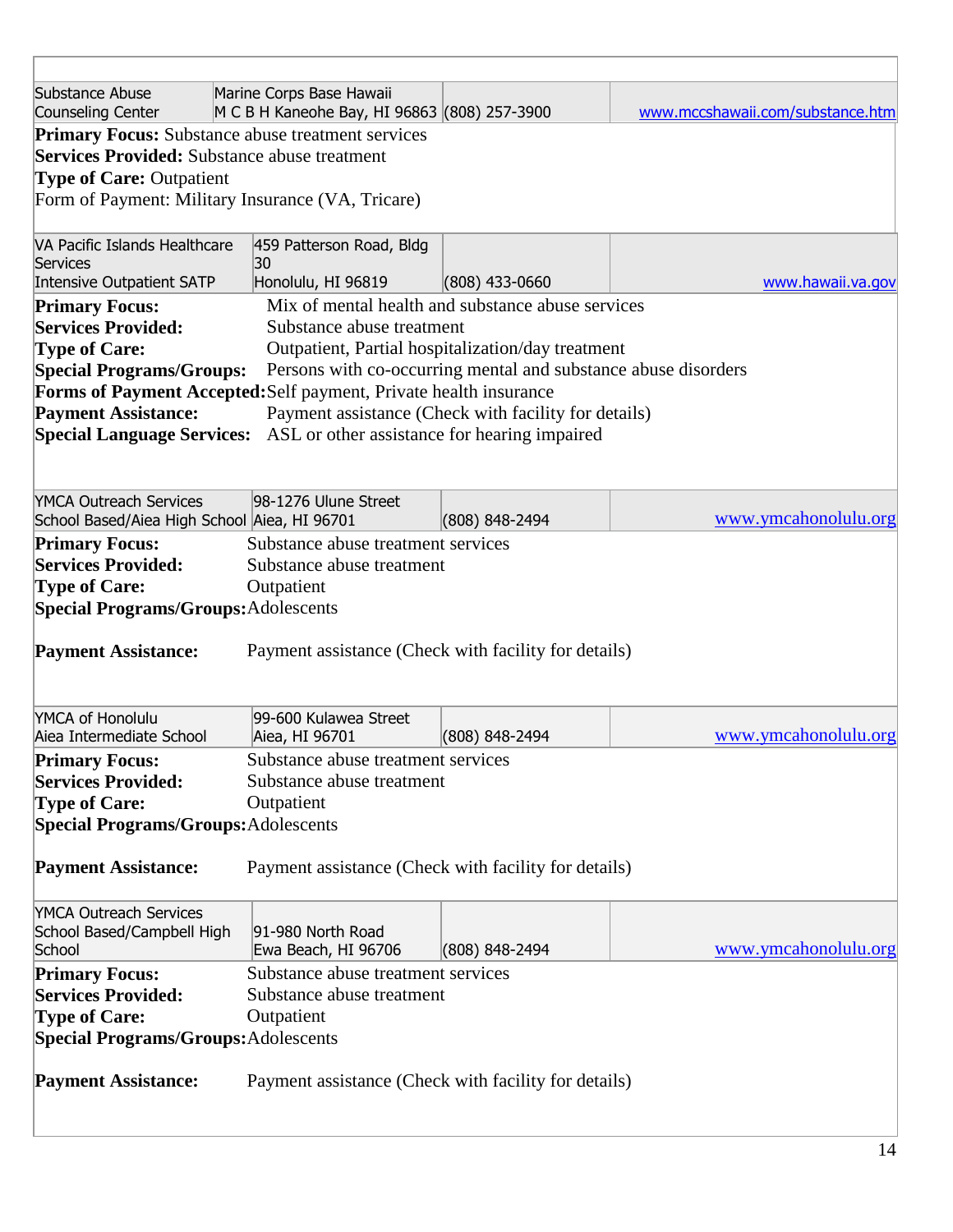| YMCA of Honolulu<br>Central Middle School   | 1302 Queen Emma Street<br>Honolulu, HI 96813                       | (808) 848-2494     | www.ymcahonolulu.org                                                                                  |
|---------------------------------------------|--------------------------------------------------------------------|--------------------|-------------------------------------------------------------------------------------------------------|
| <b>Primary Focus:</b>                       | Substance abuse treatment services                                 |                    |                                                                                                       |
| <b>Services Provided:</b>                   | Substance abuse treatment                                          |                    |                                                                                                       |
| <b>Type of Care:</b>                        | Outpatient                                                         |                    |                                                                                                       |
|                                             |                                                                    |                    | Special Programs/Groups: Adolescents, Persons with co-occurring mental and substance abuse disorders, |
|                                             | Persons with HIV/AIDS, Gays and Lesbians, Criminal justice clients |                    |                                                                                                       |
| <b>Payment Assistance:</b>                  | Payment assistance (Check with facility for details)               |                    |                                                                                                       |
| <b>YMCA Outreach Services</b>               |                                                                    |                    |                                                                                                       |
| School Based/Farrington High                | 1564 North King Street                                             |                    |                                                                                                       |
| School                                      | Honolulu, HI 96819                                                 | (808) 848-2494     | www.ymcahonolulu.org                                                                                  |
| <b>Primary Focus:</b>                       | Substance abuse treatment services                                 |                    |                                                                                                       |
| <b>Services Provided:</b>                   | Substance abuse treatment                                          |                    |                                                                                                       |
| <b>Type of Care:</b>                        | Outpatient                                                         |                    |                                                                                                       |
| <b>Special Programs/Groups: Adolescents</b> |                                                                    |                    |                                                                                                       |
|                                             |                                                                    |                    |                                                                                                       |
| <b>Payment Assistance:</b>                  | Payment assistance (Check with facility for details)               |                    |                                                                                                       |
| YMCA of Honolulu                            | 91-884 Fort Weaver Road                                            |                    |                                                                                                       |
| Ilima Intermediate School                   | Ewa Beach, HI 96706                                                | $(808) 848 - 2494$ | www.ymcahonolulu.org                                                                                  |
| <b>Primary Focus:</b>                       | Substance abuse treatment services                                 |                    |                                                                                                       |
| <b>Services Provided:</b>                   | Substance abuse treatment                                          |                    |                                                                                                       |
| <b>Type of Care:</b>                        | Outpatient                                                         |                    |                                                                                                       |
| <b>Special Programs/Groups: Adolescents</b> |                                                                    |                    |                                                                                                       |
|                                             |                                                                    |                    |                                                                                                       |
| <b>Payment Assistance:</b>                  | Payment assistance (Check with facility for details)               |                    |                                                                                                       |
|                                             |                                                                    |                    |                                                                                                       |
| YMCA of Honolulu<br>Dole Middle School      | 1803 Kam Iv Road<br>Honolulu, HI 96819                             | $(808)$ 848-2494   | www.ymcahonolulu.org                                                                                  |
| <b>Primary Focus:</b>                       | Substance abuse treatment services                                 |                    |                                                                                                       |
| <b>Services Provided:</b>                   | Substance abuse treatment                                          |                    |                                                                                                       |
| <b>Type of Care:</b>                        | Outpatient                                                         |                    |                                                                                                       |
| <b>Special Programs/Groups: Adolescents</b> |                                                                    |                    |                                                                                                       |
| <b>Payment Assistance:</b>                  | Payment assistance (Check with facility for details)               |                    |                                                                                                       |
|                                             |                                                                    |                    |                                                                                                       |
| YMCA of Honolulu                            | 49 Funchal Street                                                  |                    |                                                                                                       |
| Kawananakoa Middle School                   | Honolulu, HI 96813                                                 | (808) 848-2494     | www.ymcahonolulu.org                                                                                  |
| <b>Primary Focus:</b>                       | Substance abuse treatment services                                 |                    |                                                                                                       |
| <b>Services Provided:</b>                   | Substance abuse treatment                                          |                    |                                                                                                       |
| <b>Type of Care:</b>                        | Outpatient                                                         |                    |                                                                                                       |
| <b>Special Programs/Groups: Adolescents</b> |                                                                    |                    |                                                                                                       |
|                                             |                                                                    |                    |                                                                                                       |
| <b>Payment Assistance:</b>                  | Payment assistance (Check with facility for details)               |                    |                                                                                                       |
|                                             |                                                                    |                    |                                                                                                       |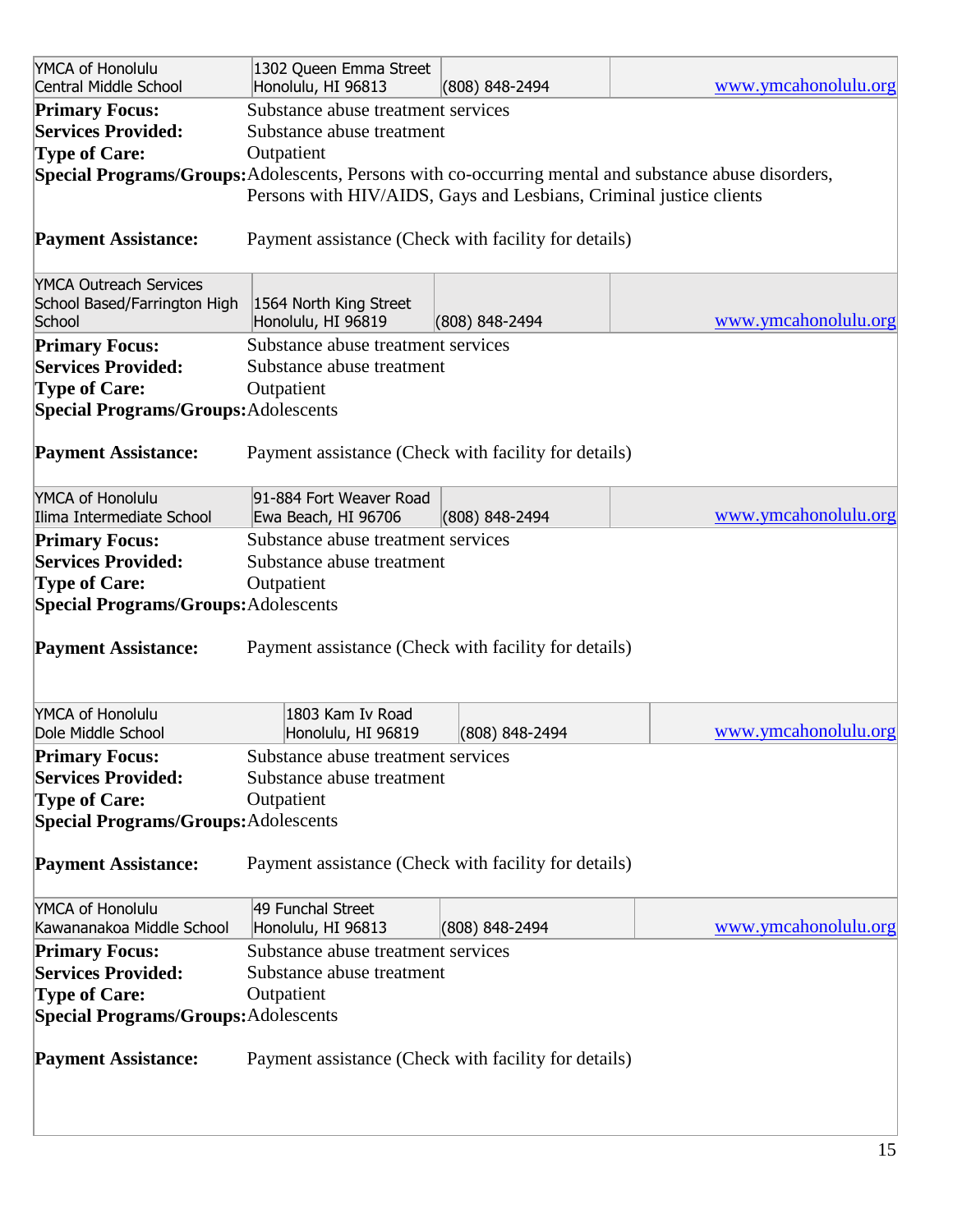| YMCA of Honolulu<br>McKinley High School    | 1039 South King Street<br>Honolulu, HI 96814                                   | (808) 848-2494 |               | www.ymcahonolulu.org |
|---------------------------------------------|--------------------------------------------------------------------------------|----------------|---------------|----------------------|
| <b>Primary Focus:</b>                       | Substance abuse treatment services                                             |                |               |                      |
| <b>Services Provided:</b>                   | Substance abuse treatment                                                      |                |               |                      |
| <b>Type of Care:</b>                        | Outpatient                                                                     |                |               |                      |
| <b>Special Programs/Groups: Adolescents</b> |                                                                                |                |               |                      |
|                                             |                                                                                |                |               |                      |
| <b>Payment Assistance:</b>                  | Payment assistance (Check with facility for details)                           |                |               |                      |
|                                             |                                                                                |                |               |                      |
| YMCA of Honolulu                            | 1289 Mahiole Street                                                            |                |               |                      |
| Moanalua Middle School                      | Honolulu, HI 96819                                                             | (808) 848-2494 |               | www.ymcahonolulu.org |
| <b>Primary Focus:</b>                       | Substance abuse treatment services                                             |                |               |                      |
| <b>Services Provided:</b>                   | Substance abuse treatment                                                      |                |               |                      |
| <b>Type of Care:</b>                        | Outpatient                                                                     |                |               |                      |
|                                             | Special Programs/Groups: Adolescents, Persons with HIV/AIDS, Gays and Lesbians |                |               |                      |
|                                             |                                                                                |                |               |                      |
| <b>Payment Assistance:</b>                  | Payment assistance (Check with facility for details)                           |                |               |                      |
|                                             |                                                                                |                |               |                      |
|                                             |                                                                                |                |               |                      |
|                                             |                                                                                |                |               |                      |
| YMCA of Honolulu<br>Kapolei High School     | 91-5007 Kapolei Parkway<br>Kapolei, HI 96707                                   | (808) 848-2494 |               | www.ymcahonolulu.org |
|                                             |                                                                                |                |               |                      |
| <b>Primary Focus:</b>                       | Substance abuse treatment services                                             |                |               |                      |
| <b>Services Provided:</b>                   | Substance abuse treatment                                                      |                |               |                      |
| <b>Type of Care:</b>                        | Outpatient                                                                     |                |               |                      |
| <b>Special Programs/Groups: Adolescents</b> |                                                                                |                |               |                      |
|                                             |                                                                                |                |               |                      |
| <b>Payment Assistance:</b>                  | Payment assistance (Check with facility for details)                           |                |               |                      |
|                                             |                                                                                |                |               |                      |
|                                             |                                                                                |                |               |                      |
| YMCA of Honolulu                            | 91-5335 Kapolei Parkway                                                        |                | $(808) 848 -$ |                      |
| Kapolei Middle School                       | Kapolei, HI 96707                                                              |                | 2494          | www.ymcahonolulu.org |
| <b>Primary Focus:</b>                       | Substance abuse treatment services                                             |                |               |                      |
| <b>Services Provided:</b>                   | Substance abuse treatment                                                      |                |               |                      |
| <b>Type of Care:</b>                        | Outpatient                                                                     |                |               |                      |
| <b>Special Programs/Groups: Adolescents</b> |                                                                                |                |               |                      |
|                                             |                                                                                |                |               |                      |
| <b>Payment Assistance:</b>                  | Payment assistance (Check with facility for details)                           |                |               |                      |
| <b>YMCA Outreach Services</b>               |                                                                                |                |               |                      |
| School Based/Moanalua High                  | 2825 Ala Ilima Street                                                          |                |               |                      |
| School                                      | Honolulu, HI 96819                                                             | (808) 848-2494 |               | www.ymcahonolulu.org |
| <b>Primary Focus:</b>                       | Substance abuse treatment services                                             |                |               |                      |
| <b>Services Provided:</b>                   | Substance abuse treatment                                                      |                |               |                      |
| <b>Type of Care:</b>                        | Outpatient                                                                     |                |               |                      |
| <b>Special Programs/Groups: Adolescents</b> |                                                                                |                |               |                      |
|                                             |                                                                                |                |               |                      |
| <b>Payment Assistance:</b>                  | Payment assistance (Check with facility for details)                           |                |               |                      |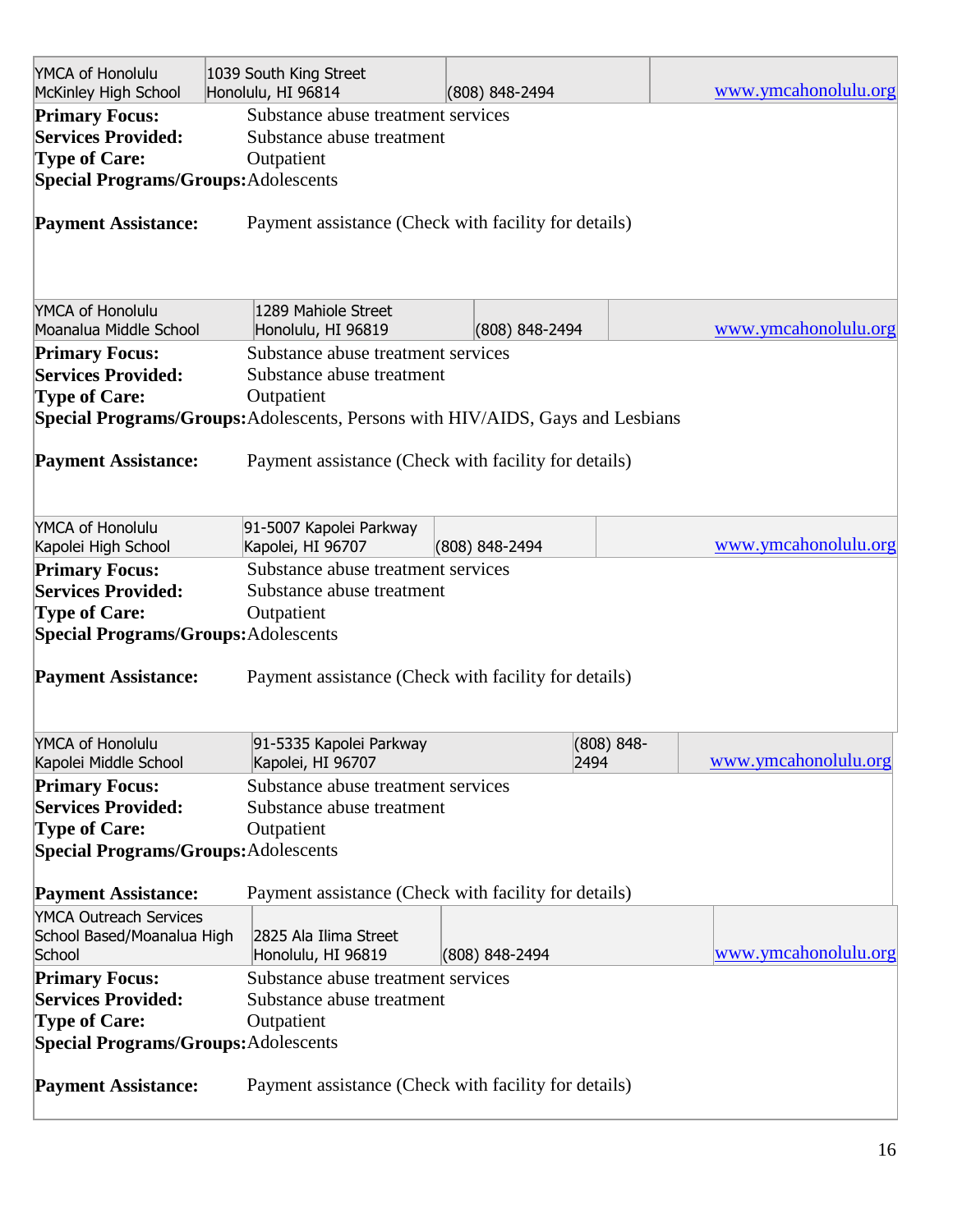| <b>YMCA Outreach Services</b><br>School Based/Roosevelt High<br>School | 1120 Nehoa Street<br>Honolulu, HI 96813              | (808) 848-2494 | www.ymcahonolulu.org |
|------------------------------------------------------------------------|------------------------------------------------------|----------------|----------------------|
| <b>Primary Focus:</b>                                                  | Substance abuse treatment services                   |                |                      |
| <b>Services Provided:</b>                                              | Substance abuse treatment                            |                |                      |
| <b>Type of Care:</b>                                                   | Outpatient                                           |                |                      |
|                                                                        |                                                      |                |                      |
| <b>Special Programs/Groups: Adolescents</b>                            |                                                      |                |                      |
| <b>Payment Assistance:</b>                                             | Payment assistance (Check with facility for details) |                |                      |
| YMCA of Honolulu                                                       | 1202 Prospect Street                                 |                |                      |
| Stevenson Middle School                                                | Honolulu, HI 96822                                   | (808) 848-2494 | www.ymcahonolulu.org |
| <b>Primary Focus:</b>                                                  | Substance abuse treatment services                   |                |                      |
| <b>Services Provided:</b>                                              | Substance abuse treatment                            |                |                      |
| <b>Type of Care:</b>                                                   | Outpatient                                           |                |                      |
| <b>Special Programs/Groups:</b> Adolescents, Gays and Lesbians         |                                                      |                |                      |
| <b>Payment Assistance:</b>                                             | Payment assistance (Check with facility for details) |                |                      |
| YMCA of Honolulu                                                       | 821 Kalihi Street                                    |                |                      |
| Kalakaua Middle School                                                 | Honolulu, HI 96819                                   | (808) 848-2494 | www.ymcahonolulu.org |
| <b>Primary Focus:</b>                                                  | Substance abuse treatment services                   |                |                      |
| <b>Services Provided:</b>                                              | Substance abuse treatment                            |                |                      |
| <b>Type of Care:</b>                                                   | Outpatient                                           |                |                      |
| <b>Special Programs/Groups: Adolescents</b>                            |                                                      |                |                      |
| <b>Payment Assistance:</b>                                             | Payment assistance (Check with facility for details) |                |                      |
| <b>YMCA Outreach Services</b>                                          | 1335 Kalihi Street<br>Honolulu, HI 96819             | (808) 848-2494 | www.ymcahonolulu.org |
| <b>Primary Focus:</b>                                                  | Substance abuse treatment services                   |                |                      |
| <b>Services Provided:</b>                                              | Substance abuse treatment                            |                |                      |
| <b>Type of Care:</b>                                                   | Outpatient                                           |                |                      |
| Special Programs/Groups: Adolescents, Criminal justice clients         |                                                      |                |                      |
| <b>Payment Assistance:</b>                                             | Payment assistance (Check with facility for details) |                |                      |

## **MAUI**

| Aloha House Inc<br><b>Outpatient Services</b> | 250 Waiehu Beach Road<br>Wailuku, HI 96793                                                                        | $(808)$ 242-9733<br>Intake: (808) 579-8414x8702 | www.aloha-house.org |  |  |
|-----------------------------------------------|-------------------------------------------------------------------------------------------------------------------|-------------------------------------------------|---------------------|--|--|
| <b>Primary Focus:</b>                         | Substance abuse treatment services                                                                                |                                                 |                     |  |  |
| <b>Services Provided:</b>                     |                                                                                                                   | Substance abuse treatment                       |                     |  |  |
| <b>Type of Care:</b>                          | Outpatient                                                                                                        |                                                 |                     |  |  |
| <b>Special Programs/Groups:</b>               | Women, Men                                                                                                        |                                                 |                     |  |  |
|                                               | <b>Forms of Payment Accepted:</b> Self payment, Private, Medicaid, State financed insurance (other than Medicaid) |                                                 |                     |  |  |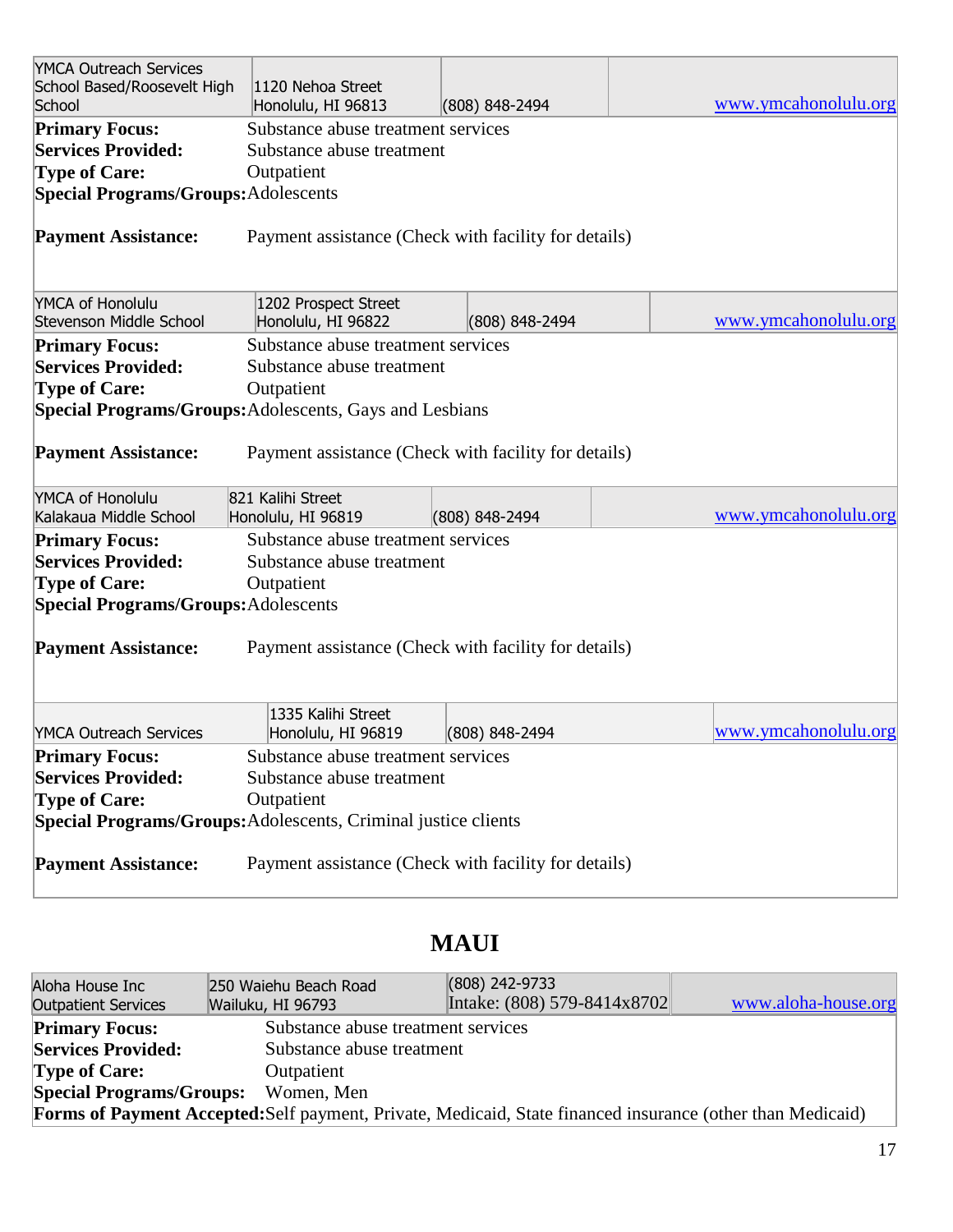| Aloha House Inc<br><b>Adult Residential</b><br>Treatment                                            | 4593 Ike Drive<br>Makawao, HI 96768                                            | (808) 579-9584<br>Intake: (808) 242-9733x32                                                                                                                  | www.aloha-house.org    |  |  |  |
|-----------------------------------------------------------------------------------------------------|--------------------------------------------------------------------------------|--------------------------------------------------------------------------------------------------------------------------------------------------------------|------------------------|--|--|--|
| <b>Primary Focus:</b>                                                                               | Substance abuse treatment services                                             |                                                                                                                                                              |                        |  |  |  |
| <b>Services Provided:</b>                                                                           |                                                                                | Substance abuse treatment, Detoxification                                                                                                                    |                        |  |  |  |
| <b>Type of Care:</b>                                                                                |                                                                                | Residential short-term treatment (30 days or less), Residential long-term                                                                                    |                        |  |  |  |
|                                                                                                     | treatment (more than 30 days)                                                  |                                                                                                                                                              |                        |  |  |  |
|                                                                                                     |                                                                                |                                                                                                                                                              |                        |  |  |  |
|                                                                                                     |                                                                                | Forms of Payment Accepted: Self payment, State financed insurance (other than Medicaid), Private health<br>insurance, Military insurance (e.g., VA, TRICARE) |                        |  |  |  |
| <b>Payment Assistance:</b>                                                                          |                                                                                | Payment assistance (Check with facility for details)                                                                                                         |                        |  |  |  |
|                                                                                                     | 450 Ala Malama Street                                                          |                                                                                                                                                              |                        |  |  |  |
| Hale Hookupaa                                                                                       | Kaunakakai, HI 96748                                                           | $(808)$ 553-3231                                                                                                                                             |                        |  |  |  |
| <b>Services Provided:</b>                                                                           | Substance abuse treatment                                                      |                                                                                                                                                              |                        |  |  |  |
| <b>Type of Care:</b>                                                                                | Outpatient                                                                     |                                                                                                                                                              |                        |  |  |  |
| <b>Special Programs/Groups:</b>                                                                     |                                                                                | Adolescents, Persons with co-occurring mental and substance abuse disorders,                                                                                 |                        |  |  |  |
|                                                                                                     | DUI/DWI offenders                                                              |                                                                                                                                                              |                        |  |  |  |
| <b>Forms of Payment Accepted: Self payment</b>                                                      |                                                                                |                                                                                                                                                              |                        |  |  |  |
|                                                                                                     |                                                                                |                                                                                                                                                              |                        |  |  |  |
|                                                                                                     | <b>Special Language Services:</b> ASL or other assistance for hearing impaired |                                                                                                                                                              |                        |  |  |  |
|                                                                                                     |                                                                                | (808) 558-8480x3                                                                                                                                             |                        |  |  |  |
|                                                                                                     | 372 Kamehameha V Highway                                                       | Intake: (808) 558-8480x5                                                                                                                                     |                        |  |  |  |
| Ka Hale Pomaikai                                                                                    | Kaunakakai, HI 96748                                                           | Hotline: (808) 558-8480x5                                                                                                                                    | www.kahalepomaikai.org |  |  |  |
| <b>Primary Focus:</b>                                                                               | Substance abuse treatment services                                             |                                                                                                                                                              |                        |  |  |  |
| <b>Services Provided:</b>                                                                           |                                                                                | Substance abuse treatment, Halfway house                                                                                                                     |                        |  |  |  |
| <b>Type of Care:</b>                                                                                |                                                                                | Outpatient, Partial hospitalization/day treatment                                                                                                            |                        |  |  |  |
| <b>Special Programs/Groups:</b>                                                                     |                                                                                | Persons with co-occurring mental and substance abuse disorders, DUI/DWI                                                                                      |                        |  |  |  |
|                                                                                                     | offenders, Criminal justice clients                                            |                                                                                                                                                              |                        |  |  |  |
| <b>Forms of Payment Accepted: Self payment</b>                                                      |                                                                                |                                                                                                                                                              |                        |  |  |  |
| <b>Payment Assistance:</b>                                                                          |                                                                                | Payment assistance (Check with facility for details)                                                                                                         |                        |  |  |  |
|                                                                                                     | Special Language Services: ASL or other assistance for hearing impaired        |                                                                                                                                                              |                        |  |  |  |
|                                                                                                     |                                                                                |                                                                                                                                                              |                        |  |  |  |
|                                                                                                     |                                                                                |                                                                                                                                                              |                        |  |  |  |
| Kaiser Permanente                                                                                   |                                                                                |                                                                                                                                                              |                        |  |  |  |
| <b>Behavioral Health</b>                                                                            | 2073 Wells Street, Suite 101                                                   |                                                                                                                                                              |                        |  |  |  |
| <b>Services</b>                                                                                     | Wailuku, HI 96793                                                              | (808) 432-7600                                                                                                                                               | www.kp.org             |  |  |  |
| <b>Primary Focus:</b>                                                                               | Mental health services                                                         |                                                                                                                                                              |                        |  |  |  |
| <b>Services Provided:</b>                                                                           | Substance abuse treatment                                                      |                                                                                                                                                              |                        |  |  |  |
| <b>Type of Care:</b>                                                                                | Outpatient                                                                     |                                                                                                                                                              |                        |  |  |  |
| <b>Special Programs/Groups:</b>                                                                     | Adolescents                                                                    |                                                                                                                                                              |                        |  |  |  |
|                                                                                                     | Forms of Payment Accepted: Medicaid, Medicare, Private health insurance        |                                                                                                                                                              |                        |  |  |  |
|                                                                                                     |                                                                                |                                                                                                                                                              |                        |  |  |  |
| Special Language Services: ASL or other assistance for hearing impaired, Chinese, Japanese, Tagalog |                                                                                |                                                                                                                                                              |                        |  |  |  |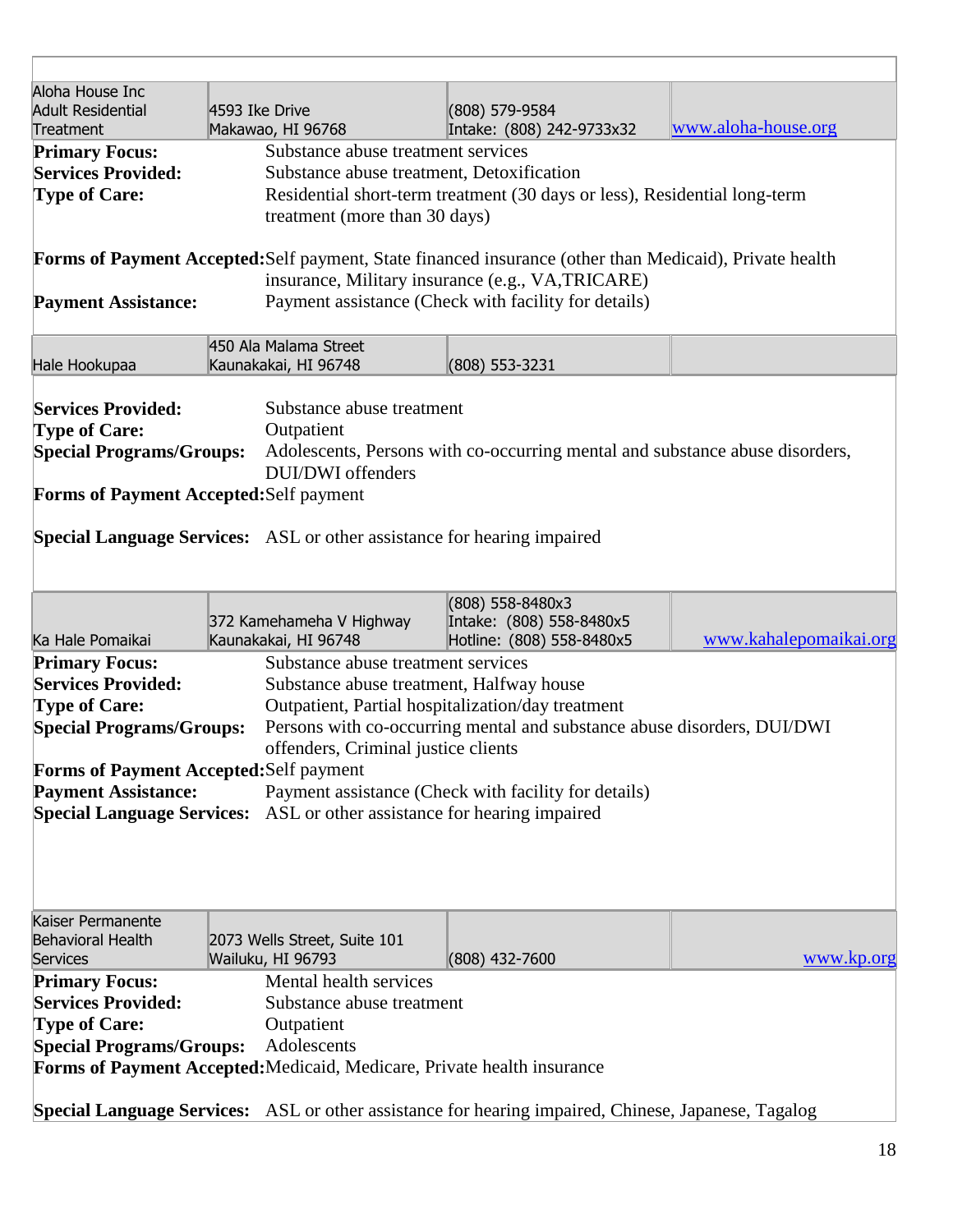| Malama Na Makua A                       |                |                                                             |                                                                                                         |                      |
|-----------------------------------------|----------------|-------------------------------------------------------------|---------------------------------------------------------------------------------------------------------|----------------------|
| <b>Keiki</b>                            |                |                                                             |                                                                                                         |                      |
| DBA Malama Family                       | 388 Ano Street |                                                             | (808) 877-7117                                                                                          | www.aloha-house.org  |
| <b>Recovery Center</b>                  |                | Kahului, HI 96732                                           | Intake: (808) 242-9733                                                                                  | /malama/malama1.html |
| <b>Primary Focus:</b>                   |                | Substance abuse treatment services                          |                                                                                                         |                      |
| <b>Services Provided:</b>               |                | Substance abuse treatment                                   |                                                                                                         |                      |
| <b>Type of Care:</b>                    |                | Outpatient                                                  |                                                                                                         |                      |
| <b>Special Programs/Groups:</b>         |                | Women                                                       |                                                                                                         |                      |
|                                         |                |                                                             | Forms of Payment Accepted: Self payment, State financed insurance (other than Medicaid), Private health |                      |
|                                         |                | insurance                                                   |                                                                                                         |                      |
| <b>Payment Assistance:</b>              |                |                                                             | Payment assistance (Check with facility for details)                                                    |                      |
|                                         |                |                                                             |                                                                                                         |                      |
| Maui Youth and Family                   |                |                                                             |                                                                                                         |                      |
| Services Inc                            |                | 894 Kuhua Street                                            |                                                                                                         |                      |
| Lahaina House IOP/OP                    |                | Lahaina, HI 96761                                           | (808) 579-8414                                                                                          | www.myfs.org         |
| <b>Primary Focus:</b>                   |                | Substance abuse treatment services                          |                                                                                                         |                      |
| <b>Services Provided:</b>               |                | Substance abuse treatment                                   |                                                                                                         |                      |
| <b>Type of Care:</b>                    |                | Outpatient                                                  |                                                                                                         |                      |
| <b>Special Programs/Groups:</b>         |                | Adolescents, Criminal justice clients                       |                                                                                                         |                      |
|                                         |                |                                                             | Forms of Payment Accepted: Self payment, Medicaid, Private health insurance                             |                      |
| <b>Payment Assistance:</b>              |                |                                                             | Payment assistance (Check with facility for details)                                                    |                      |
|                                         |                |                                                             |                                                                                                         |                      |
|                                         |                |                                                             |                                                                                                         |                      |
|                                         |                | 39 Keanini Street                                           |                                                                                                         |                      |
| Ohana Makamae Inc                       |                | Hana, HI 96713                                              | $(808)$ 248-8538                                                                                        | www.ohanamakamae.org |
| <b>Primary Focus:</b>                   |                |                                                             | Mix of mental health and substance abuse services                                                       |                      |
| <b>Services Provided:</b>               |                | Substance abuse treatment, Halfway house                    |                                                                                                         |                      |
| <b>Type of Care:</b>                    |                | Outpatient                                                  |                                                                                                         |                      |
| <b>Special Programs/Groups:</b>         |                | Pregnant/postpartum women                                   |                                                                                                         |                      |
|                                         |                | Forms of Payment Accepted: Self payment, Access to Recovery |                                                                                                         |                      |
| <b>Payment Assistance:</b>              |                |                                                             | Sliding fee scale (fee is based on income and other factors), Payment assistance                        |                      |
|                                         |                | (Check with facility for details)                           |                                                                                                         |                      |
|                                         |                | 2033 East Lelehuna Place                                    |                                                                                                         |                      |
| <b>ReSolution Counseling</b>            |                | Haiku, HI 96708                                             | (574) 876-0711                                                                                          |                      |
| <b>Primary Focus:</b>                   |                |                                                             | Mix of mental health and substance abuse services                                                       |                      |
| <b>Services Provided:</b>               |                | Substance abuse treatment                                   |                                                                                                         |                      |
| <b>Type of Care:</b>                    |                | Outpatient                                                  |                                                                                                         |                      |
| <b>Special Programs/Groups:</b>         |                |                                                             | Adolescents, Persons with co-occurring mental and substance abuse disorders,                            |                      |
|                                         |                |                                                             | Persons with HIV/AIDS, Gays and Lesbians, Seniors/older adults,                                         |                      |
|                                         |                |                                                             | Pregnant/postpartum women, Women, Men, DUI/DWI offenders, Criminal                                      |                      |
|                                         |                | justice clients                                             |                                                                                                         |                      |
| Forms of Payment Accepted: Self payment |                |                                                             |                                                                                                         |                      |
|                                         |                |                                                             |                                                                                                         |                      |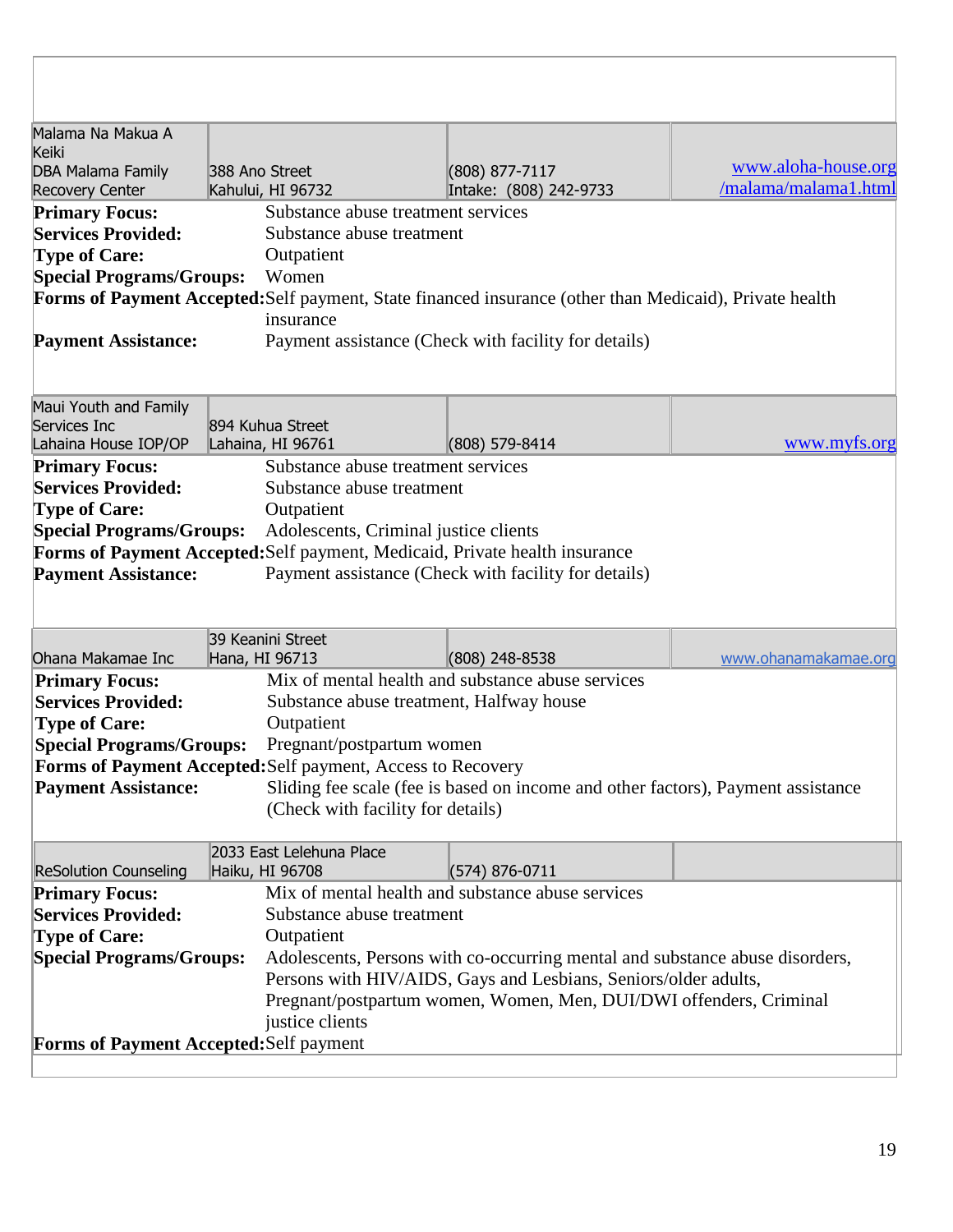

# **HAWAII**

| Council                                                                                | 136 Laukona Street<br>Hilo, HI 96720               | (808) 935-4927         | www.bisac.org |
|----------------------------------------------------------------------------------------|----------------------------------------------------|------------------------|---------------|
| <b>Services Provided: Halfway house</b>                                                |                                                    |                        |               |
| Big Island Substance Abuse Council                                                     | 140 Puueo Street                                   |                        |               |
| Mens TLP 3                                                                             | Hilo, HI 96720                                     | (808) 969-9994         | www.bisac.org |
| <b>Primary Focus:</b>                                                                  | Substance abuse treatment services                 |                        |               |
| <b>Services Provided:</b>                                                              | Substance abuse treatment                          |                        |               |
| <b>Type of Care:</b>                                                                   | Residential short-term treatment (30 days or less) |                        |               |
| <b>Special Programs/Groups:</b>                                                        | Men                                                |                        |               |
| Forms of Payment Accepted: Self payment, Medicaid, Medicare, Private health insurance, |                                                    |                        |               |
|                                                                                        | <b>Access to Recovery</b>                          |                        |               |
|                                                                                        |                                                    |                        |               |
|                                                                                        |                                                    |                        |               |
|                                                                                        |                                                    |                        |               |
|                                                                                        |                                                    |                        |               |
| Big Island Substance Abuse Council                                                     | 155 West Kawili Street                             | $(808)$ 969-9994       |               |
| School Based Program/Waiakea HS                                                        | Hilo, HI 96720                                     | Intake: (808) 935-1902 | www.bisac.org |
| <b>Primary Focus:</b>                                                                  | Substance abuse treatment services                 |                        |               |
| <b>Services Provided:</b>                                                              | Substance abuse treatment                          |                        |               |
| <b>Type of Care:</b>                                                                   | Outpatient                                         |                        |               |
|                                                                                        |                                                    |                        |               |
| Special Programs/Groups: Adolescents, Gays and Lesbians, Criminal justice clients      |                                                    |                        |               |
|                                                                                        |                                                    |                        |               |
|                                                                                        |                                                    |                        |               |
|                                                                                        |                                                    |                        |               |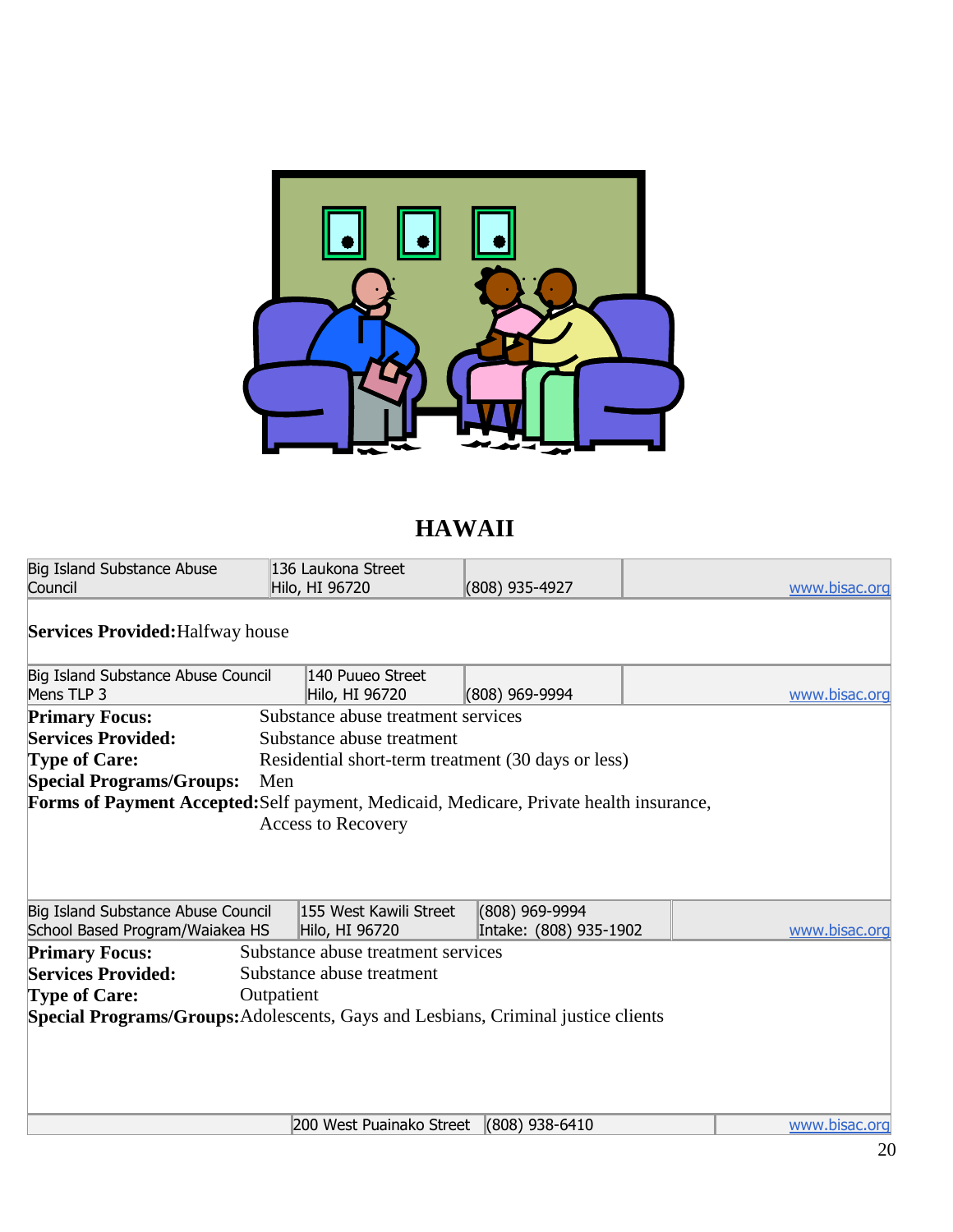| Big Island Substance Abuse Council<br>Waiakea Intermediate School                                              |                                         | Hilo, HI 96720                                                                  | Intakes: (808) 969-9994x32<br>(808) 333-4408                                                      |               |
|----------------------------------------------------------------------------------------------------------------|-----------------------------------------|---------------------------------------------------------------------------------|---------------------------------------------------------------------------------------------------|---------------|
| <b>Primary Focus:</b><br><b>Services Provided:</b><br><b>Type of Care:</b>                                     | Outpatient                              | Substance abuse treatment services<br>Substance abuse treatment                 |                                                                                                   |               |
| <b>Special Programs/Groups:</b> Adolescents                                                                    |                                         |                                                                                 |                                                                                                   |               |
| <b>Payment Assistance:</b>                                                                                     |                                         | Payment assistance (Check with facility for details)                            |                                                                                                   |               |
| Big Island Substance Abuse Council<br>Program Office                                                           |                                         | 297 Waianuenue Avenue<br>Hilo, HI 96720                                         | (808) 935-4927<br>Intake: (808) 969-1861                                                          | www.bisac.org |
| <b>Primary Focus:</b>                                                                                          |                                         | Mix of mental health and substance abuse services                               |                                                                                                   |               |
| <b>Services Provided:</b>                                                                                      |                                         | Substance abuse treatment                                                       |                                                                                                   |               |
| <b>Type of Care:</b>                                                                                           | Outpatient                              |                                                                                 |                                                                                                   |               |
| <b>Special Programs/Groups:</b>                                                                                |                                         | DUI/DWI offenders                                                               | Forms of Payment Accepted: Self payment, Medicaid, Medicare, State financed insurance (other than |               |
|                                                                                                                |                                         | Medicaid), Private health insurance                                             |                                                                                                   |               |
| Big Island Substance Abuse Council<br>School Based Prog/Hilo Interm School                                     |                                         | 587 Waianuenue Avenue<br>Hilo, HI 96720                                         | (808) 969-9994x826<br>Intake: (808) 933-0959                                                      | www.bisac.org |
| <b>Primary Focus:</b>                                                                                          |                                         | Substance abuse treatment services                                              |                                                                                                   |               |
| <b>Services Provided:</b>                                                                                      |                                         | Substance abuse treatment                                                       |                                                                                                   |               |
| <b>Type of Care:</b>                                                                                           | Outpatient                              |                                                                                 |                                                                                                   |               |
|                                                                                                                |                                         |                                                                                 | Special Programs/Groups: Adolescents, Persons with co-occurring mental and substance abuse        |               |
|                                                                                                                |                                         | disorders, Criminal justice clients                                             |                                                                                                   |               |
| <b>Payment Assistance:</b>                                                                                     |                                         | Payment assistance (Check with facility for details)                            |                                                                                                   |               |
| Big Island Substance Abuse Council 45-527 Pakalana Street<br>School Based Program/Honokaa HS Honokaa, HI 96727 |                                         |                                                                                 | (808) 640-3260<br>Intake: (808) 557-6627                                                          | www.bisac.org |
| <b>Primary Focus:</b>                                                                                          |                                         | Substance abuse treatment services                                              |                                                                                                   |               |
| <b>Services Provided:</b>                                                                                      | Substance abuse treatment               |                                                                                 |                                                                                                   |               |
| <b>Type of Care:</b>                                                                                           | Outpatient                              |                                                                                 |                                                                                                   |               |
|                                                                                                                |                                         | <b>Payment Assistance:</b> Payment assistance (Check with facility for details) |                                                                                                   |               |
| Big Island Substance Abuse Council<br>School Based Prog/Honokaa Middle Sch Honokaa, HI 96727                   |                                         | 45-527 Pakalana Street                                                          | (808) 640-3260<br>Intake: (808) 557-6627                                                          | www.bisac.org |
| <b>Primary Focus:</b><br><b>Services Provided:</b><br><b>Type of Care:</b>                                     | Substance abuse treatment<br>Outpatient | Substance abuse treatment services                                              |                                                                                                   |               |
|                                                                                                                |                                         | <b>Payment Assistance:</b> Payment assistance (Check with facility for details) |                                                                                                   |               |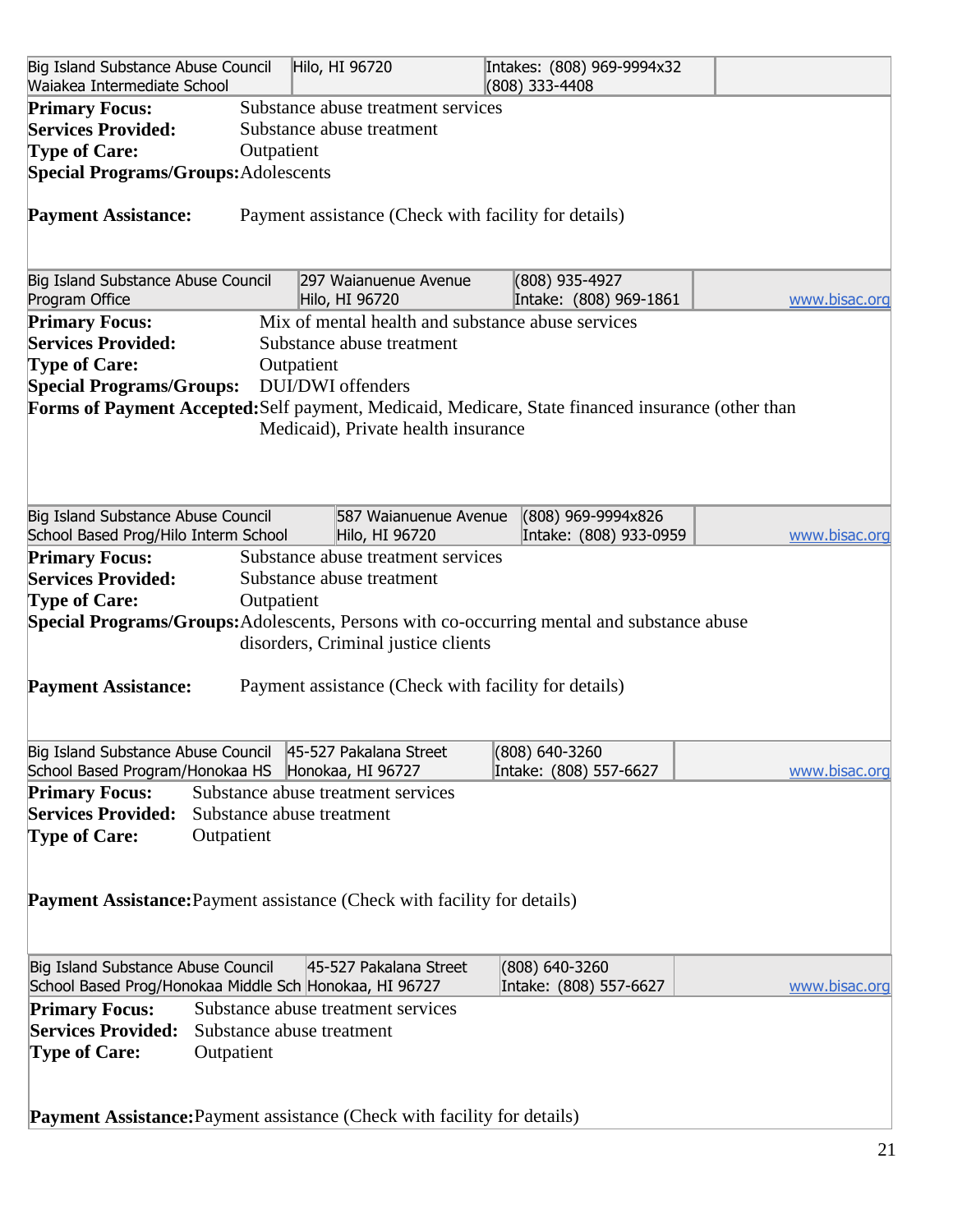| Big Island Substance Abuse                                                                        |            |                                                                   |                                          |               |
|---------------------------------------------------------------------------------------------------|------------|-------------------------------------------------------------------|------------------------------------------|---------------|
| Council<br>School Based Program/Kealakehe 74-5000 Puohulihuli Street (808) 430-3347               |            |                                                                   |                                          |               |
| <b>HS</b>                                                                                         |            | Kailua Kona, HI 96740                                             | Intake: (808) 327-4300x460               | www.bisac.org |
| <b>Primary Focus:</b>                                                                             |            | Substance abuse treatment services                                |                                          |               |
| <b>Services Provided:</b>                                                                         |            | Substance abuse treatment                                         |                                          |               |
| <b>Type of Care:</b>                                                                              | Outpatient |                                                                   |                                          |               |
| <b>Special Programs/Groups:</b>                                                                   |            | Adolescents                                                       |                                          |               |
| Forms of Payment Accepted: Medicaid, Medicare                                                     |            |                                                                   |                                          |               |
| <b>Payment Assistance:</b>                                                                        |            | Payment assistance (Check with facility for details)              |                                          |               |
| Big Island Substance Abuse Council<br>School Based Prog/Kealakehe Inter Sch Kailua Kona, HI 96740 |            | 74-5062 Onipaa Street                                             | (808) 430-3347<br>Intake: (808) 938-3556 | www.bisac.org |
| <b>Primary Focus:</b>                                                                             |            | Substance abuse treatment services                                |                                          |               |
| <b>Services Provided:</b>                                                                         |            | Substance abuse treatment                                         |                                          |               |
| <b>Type of Care:</b>                                                                              | Outpatient |                                                                   |                                          |               |
| <b>Special Programs/Groups:</b>                                                                   |            | Adolescents                                                       |                                          |               |
| Forms of Payment Accepted: Medicaid, Medicare                                                     |            |                                                                   |                                          |               |
| <b>Payment Assistance:</b>                                                                        |            | Payment assistance (Check with facility for details)              |                                          |               |
|                                                                                                   |            |                                                                   |                                          |               |
| Big Island Substance Abuse                                                                        |            | 64-1040 Mamalahoa Highway                                         |                                          |               |
| Council                                                                                           | Suite 101  |                                                                   |                                          |               |
| North Hawaii Facility                                                                             |            | Kamuela, HI 96743                                                 | $(808) 887 - 2175$                       | www.bisac.org |
| <b>Primary Focus:</b>                                                                             |            | Substance abuse treatment services                                |                                          |               |
| <b>Services Provided:</b>                                                                         |            | Substance abuse treatment                                         |                                          |               |
| <b>Type of Care:</b>                                                                              | Outpatient |                                                                   |                                          |               |
| <b>Special Programs/Groups:</b>                                                                   |            | <b>DUI/DWI</b> offenders                                          |                                          |               |
| Forms of Payment Accepted: Self payment, Medicaid, Medicare, State financed insurance             |            |                                                                   |                                          |               |
|                                                                                                   |            | (other than Medicaid), Private health insurance                   |                                          |               |
|                                                                                                   |            |                                                                   |                                          |               |
| Big Island Substance Abuse Council                                                                |            |                                                                   |                                          |               |
| School Basd Prog/Waimea Middle<br>School                                                          |            | 67-1229 Mamalahoa Highway (808) 887-8138x268<br>Kamuela, HI 96743 | Intake: (808) 936-3652                   | www.bisac.org |
| <b>Primary Focus:</b>                                                                             |            | Substance abuse treatment services                                |                                          |               |
| <b>Services Provided:</b>                                                                         |            | Substance abuse treatment                                         |                                          |               |
| <b>Type of Care:</b>                                                                              | Outpatient |                                                                   |                                          |               |
| <b>Special Programs/Groups: Adolescents</b>                                                       |            |                                                                   |                                          |               |
|                                                                                                   |            |                                                                   |                                          |               |
| <b>Payment Assistance:</b>                                                                        |            | Payment assistance (Check with facility for details)              |                                          |               |
|                                                                                                   |            |                                                                   |                                          |               |
|                                                                                                   |            |                                                                   |                                          |               |
| Big Island Substance Abuse Council                                                                |            |                                                                   |                                          |               |
| School Based Prog/Kohala High                                                                     |            | 54-3611 Akoni Pule Highway                                        | $(808)$ 969-9994                         |               |
| School                                                                                            |            | Kapaau, HI 96755                                                  | Intake: (808) 936-4250                   | www.bisac.org |
| <b>Primary Focus:</b>                                                                             |            | Substance abuse treatment services                                |                                          |               |
| <b>Services Provided:</b>                                                                         |            | Substance abuse treatment                                         |                                          |               |
| <b>Type of Care:</b><br>Outpatient                                                                |            |                                                                   |                                          |               |
| <b>Payment Assistance:</b> Payment assistance (Check with facility for details)                   |            |                                                                   |                                          |               |
|                                                                                                   |            |                                                                   |                                          |               |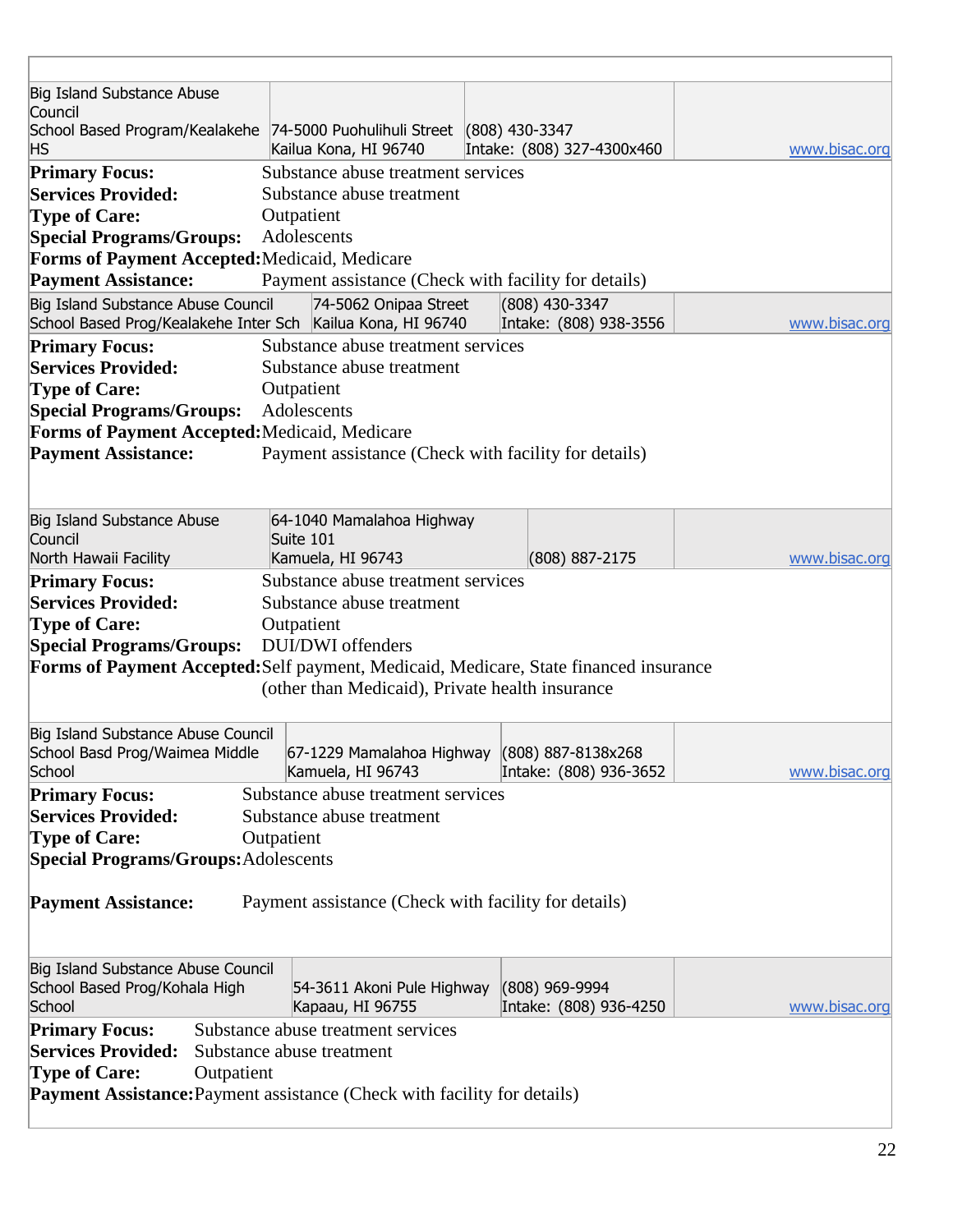| Big Island Substance Abuse Council<br>School Based Program/Kohala Middle Sch   Kapaau, HI 96755                 |            | 54-4155 Akoni Pule Highway                            | (808) 969-9994<br>Intake: (808) 936-4250                          | www.bisac.org |
|-----------------------------------------------------------------------------------------------------------------|------------|-------------------------------------------------------|-------------------------------------------------------------------|---------------|
| <b>Primary Focus:</b>                                                                                           |            | Substance abuse treatment services                    |                                                                   |               |
| <b>Services Provided:</b>                                                                                       |            | Substance abuse treatment                             |                                                                   |               |
| <b>Type of Care:</b>                                                                                            | Outpatient |                                                       |                                                                   |               |
| <b>Special Programs/Groups: Adolescents</b>                                                                     |            |                                                       |                                                                   |               |
| <b>Payment Assistance:</b>                                                                                      |            | Payment assistance (Check with facility for details)  |                                                                   |               |
| Big Island Substance Abuse Council                                                                              |            |                                                       |                                                                   |               |
| School Based Prog/Keaau High<br>School                                                                          |            | 16-0725 Keaau Pahoa Road                              | (808) 982-4220x2388                                               |               |
|                                                                                                                 |            | Keaau, HI 96749<br>Substance abuse treatment services | Intake: (808) 982-4220x2236                                       | www.bisac.org |
| <b>Primary Focus:</b><br><b>Services Provided:</b>                                                              |            | Substance abuse treatment                             |                                                                   |               |
| <b>Type of Care:</b>                                                                                            | Outpatient |                                                       |                                                                   |               |
| <b>Special Programs/Groups:</b> Adolescents                                                                     |            |                                                       |                                                                   |               |
| <b>Payment Assistance:</b>                                                                                      |            | Payment assistance (Check with facility for details)  |                                                                   |               |
|                                                                                                                 |            |                                                       |                                                                   |               |
| Big Island Substance Abuse Council 16-565 Keaau Pahoa Road<br>School Based Program/Keaau Middle Keaau, HI 96749 |            |                                                       | (808) 969-9994<br>Intake: (808) 982-8400x268                      | www.bisac.org |
| <b>Primary Focus:</b>                                                                                           |            | Substance abuse treatment services                    |                                                                   |               |
| <b>Services Provided:</b>                                                                                       |            | Substance abuse treatment                             |                                                                   |               |
| <b>Type of Care:</b>                                                                                            | Outpatient |                                                       |                                                                   |               |
| <b>Special Programs/Groups:</b> Adolescents                                                                     |            |                                                       |                                                                   |               |
| <b>Payment Assistance:</b>                                                                                      |            | Payment assistance (Check with facility for details)  |                                                                   |               |
| Big Island Substance Abuse Council                                                                              |            | 81-1041 Konawaena Road                                |                                                                   |               |
| School Based Program/Konawaena<br><b>HS</b>                                                                     |            | Kealakekua, HI 96750                                  | (808) 969-9994<br>Intake: (808) 323-3268                          | www.bisac.org |
| <b>Primary Focus:</b>                                                                                           |            | Substance abuse treatment services                    |                                                                   |               |
| <b>Services Provided:</b>                                                                                       |            | Substance abuse treatment                             |                                                                   |               |
| <b>Type of Care:</b>                                                                                            | Outpatient |                                                       |                                                                   |               |
| <b>Special Programs/Groups:</b> Adolescents                                                                     |            |                                                       |                                                                   |               |
|                                                                                                                 |            |                                                       |                                                                   |               |
| <b>Payment Assistance:</b>                                                                                      |            | Payment assistance (Check with facility for details)  |                                                                   |               |
| Big Island Substance Abuse Council                                                                              |            |                                                       |                                                                   |               |
| Outpatient Treatment Kealakekua<br>Office                                                                       |            | 81-947 Halekii Street<br>Kealakekua, HI 96750         | (808) 322-3100<br>Hotline: (800) 753-6879                         | www.bisac.org |
| <b>Primary Focus:</b>                                                                                           |            | Substance abuse treatment services                    |                                                                   |               |
| <b>Services Provided:</b>                                                                                       |            | Substance abuse treatment                             | <b>Type of Care: Outpatient</b>                                   |               |
| <b>Special Programs/Groups:</b>                                                                                 |            |                                                       | Adolescents, Persons with co-occurring mental and substance abuse |               |
|                                                                                                                 |            | disorders, DUI/DWI offenders                          |                                                                   |               |
| Forms of Payment Accepted: Self payment, Medicaid, Medicare, Private health insurance, Military                 |            | insurance (e.g., VA, TRICARE)                         |                                                                   |               |
|                                                                                                                 |            |                                                       |                                                                   |               |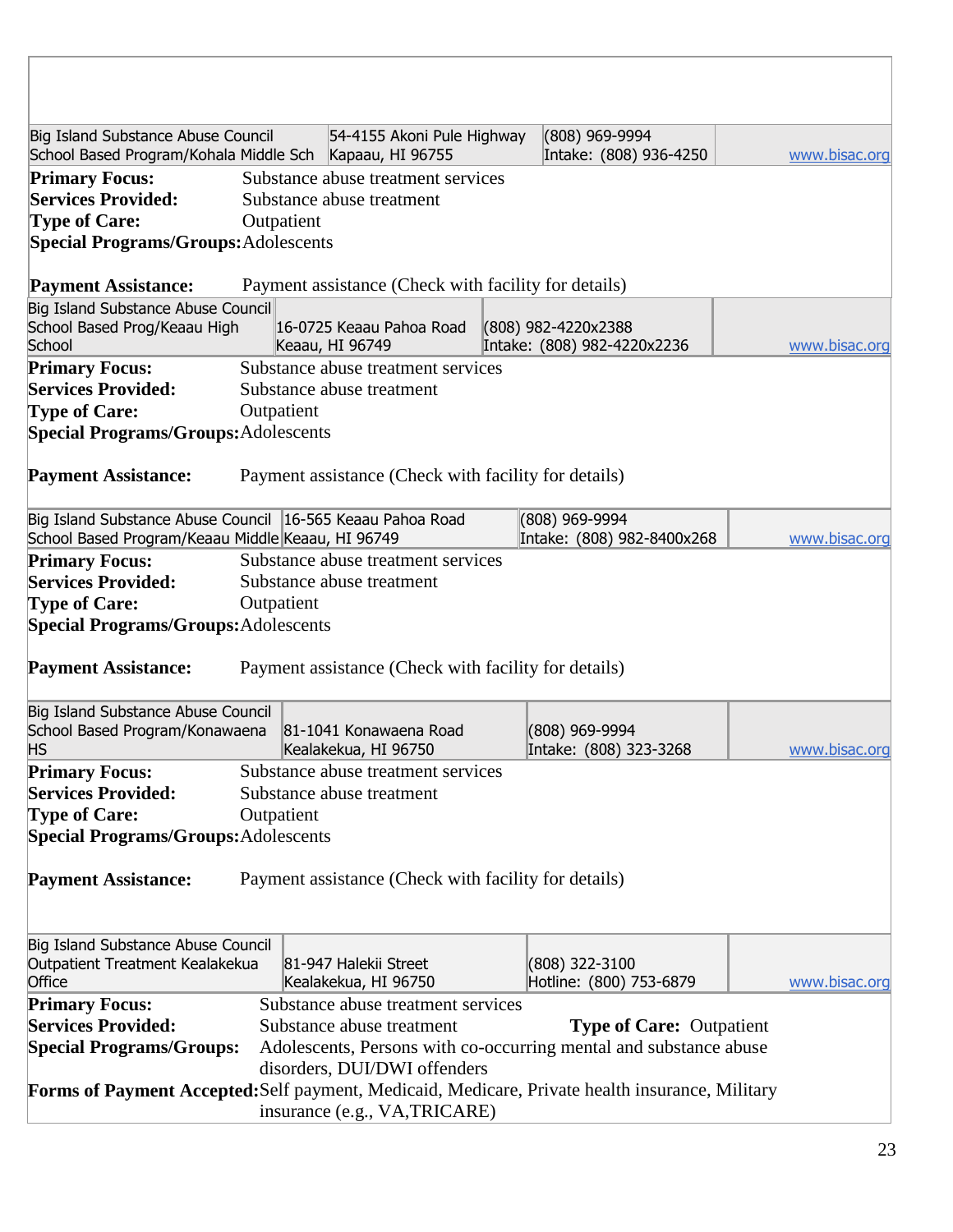| Big Island Substance Abuse Council<br>School Based Program/<br>Laupahoehoe HS |            | 35-2065 Old Manalahoa Highway (808) 962-6148<br>Laupahoehoe, HI 96764           | Intake: (808) 935-4927                      | www.bisac.org |
|-------------------------------------------------------------------------------|------------|---------------------------------------------------------------------------------|---------------------------------------------|---------------|
| <b>Primary Focus:</b>                                                         |            | Substance abuse treatment services                                              |                                             |               |
| <b>Services Provided:</b>                                                     |            | Substance abuse treatment                                                       |                                             |               |
| <b>Type of Care:</b>                                                          | Outpatient |                                                                                 |                                             |               |
|                                                                               |            |                                                                                 |                                             |               |
|                                                                               |            | Payment Assistance: Payment assistance (Check with facility for details)        |                                             |               |
| Big Island Substance Abuse Council                                            |            |                                                                                 |                                             |               |
| School Based Prog/                                                            |            | 95-5545 Mamalahoa Highway                                                       | (808) 333-1895                              |               |
| Naalehu Inter School                                                          |            | Naalehu, HI 96772                                                               | Intake: (808) 929-9966                      | www.bisac.org |
| <b>Primary Focus:</b>                                                         |            | Substance abuse treatment services                                              |                                             |               |
| <b>Services Provided:</b>                                                     |            | Substance abuse treatment                                                       |                                             |               |
| <b>Type of Care:</b>                                                          | Outpatient |                                                                                 |                                             |               |
|                                                                               |            |                                                                                 |                                             |               |
|                                                                               |            |                                                                                 |                                             |               |
|                                                                               |            | <b>Payment Assistance:</b> Payment assistance (Check with facility for details) |                                             |               |
|                                                                               |            |                                                                                 |                                             |               |
| Big Island Substance Abuse Council                                            |            | 43-1497 Old Main Road                                                           |                                             |               |
| Sch Based Prog/Paauilo Elem and Inter                                         |            | Paauilo, HI 96776                                                               | (808) 969-9994                              | www.bisac.org |
| <b>Primary Focus:</b>                                                         |            | Substance abuse treatment services                                              |                                             |               |
| <b>Services Provided:</b>                                                     |            | Substance abuse treatment                                                       |                                             |               |
| <b>Type of Care:</b>                                                          | Outpatient |                                                                                 |                                             |               |
| <b>Special Programs/Groups:</b> Adolescents                                   |            |                                                                                 |                                             |               |
|                                                                               |            |                                                                                 |                                             |               |
| <b>Payment Assistance:</b>                                                    |            | Payment assistance (Check with facility for details)                            |                                             |               |
|                                                                               |            |                                                                                 |                                             |               |
|                                                                               |            |                                                                                 |                                             |               |
| Big Island Substance Abuse Council<br>School Based Program/Kau High School    |            | 96-3150 Pikaki Street<br>Pahala, HI 96777                                       | (808) 928-3005<br>Intake: (808) 969-9994x26 | www.bisac.org |
|                                                                               |            |                                                                                 |                                             |               |
| <b>Primary Focus:</b>                                                         |            | Substance abuse treatment services                                              |                                             |               |
| <b>Services Provided:</b>                                                     |            | Substance abuse treatment                                                       |                                             |               |
| <b>Type of Care:</b>                                                          | Outpatient |                                                                                 |                                             |               |
| <b>Special Programs/Groups:</b> Adolescents                                   |            |                                                                                 |                                             |               |
| <b>Payment Assistance:</b>                                                    |            | Payment assistance (Check with facility for details)                            |                                             |               |
|                                                                               |            |                                                                                 |                                             |               |
| Big Island Substance Abuse Council                                            |            | 96-3150 Pikaki Street                                                           | (808) 333-1895                              |               |
| School Based Program/Pahala Inter Sch                                         |            | Pahala, HI 96777                                                                | Intake: (808) 928-2088                      | www.bisac.org |
| <b>Primary Focus:</b>                                                         |            | Substance abuse treatment services                                              |                                             |               |
| <b>Services Provided:</b>                                                     |            | Substance abuse treatment                                                       |                                             |               |
| <b>Type of Care:</b>                                                          | Outpatient |                                                                                 |                                             |               |
|                                                                               |            |                                                                                 |                                             |               |
|                                                                               |            |                                                                                 |                                             |               |
|                                                                               |            | <b>Payment Assistance:</b> Payment assistance (Check with facility for details) |                                             |               |
|                                                                               |            |                                                                                 |                                             |               |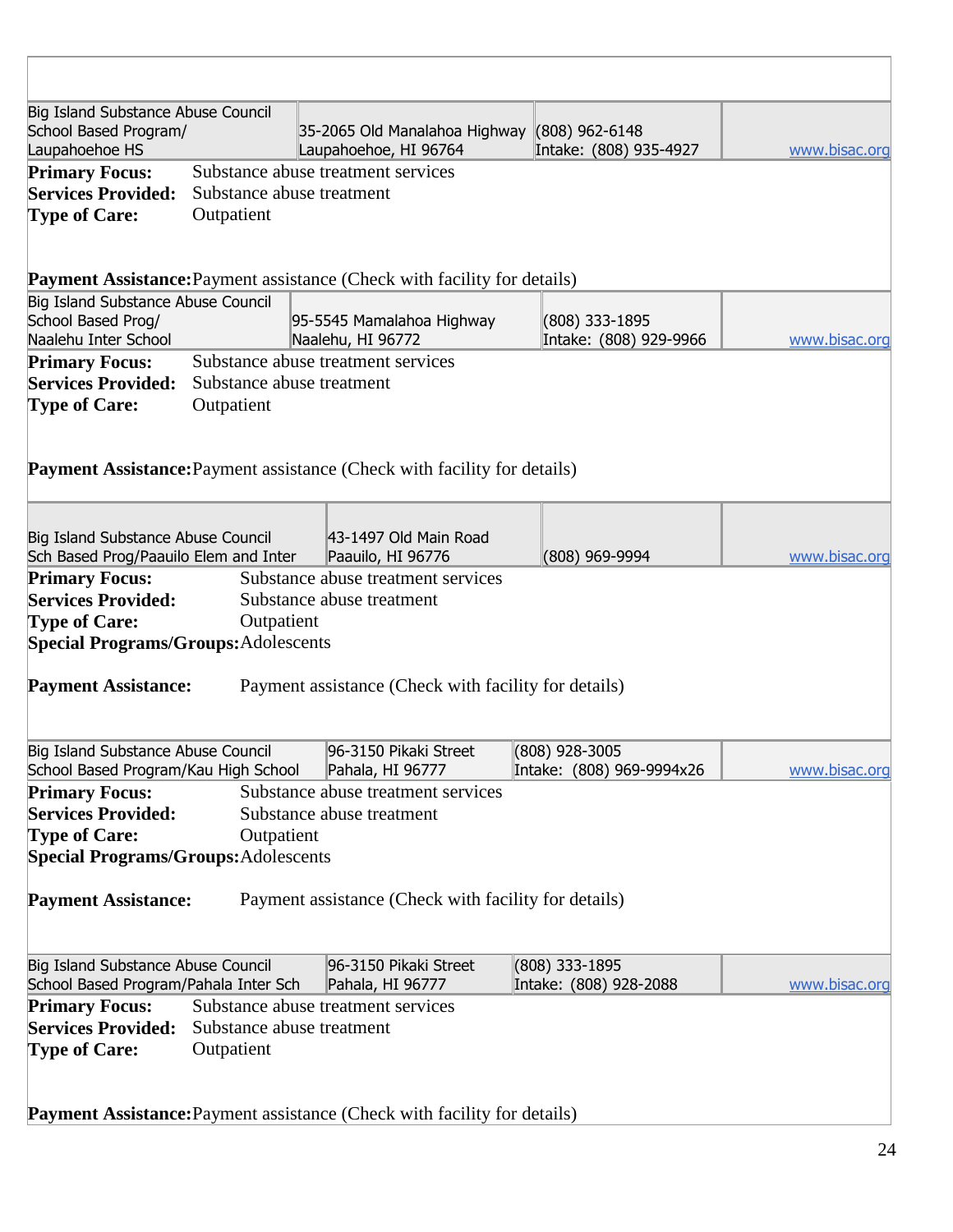| Big Island Substance Abuse Council   15-3038 Puna Road (808) 935-4927<br>School Based Program/Pahoa HS |                                                  | Pahoa, HI 96778                      |  | Intake: (808) 965-2161x243                                            |  | www.bisac.org   |
|--------------------------------------------------------------------------------------------------------|--------------------------------------------------|--------------------------------------|--|-----------------------------------------------------------------------|--|-----------------|
| <b>Primary Focus:</b>                                                                                  |                                                  | Substance abuse treatment services   |  |                                                                       |  |                 |
| <b>Services Provided:</b>                                                                              |                                                  | Substance abuse treatment            |  |                                                                       |  |                 |
| <b>Type of Care:</b>                                                                                   | Outpatient                                       |                                      |  |                                                                       |  |                 |
| <b>Special Programs/Groups:</b> Adolescents                                                            |                                                  |                                      |  |                                                                       |  |                 |
|                                                                                                        |                                                  |                                      |  |                                                                       |  |                 |
| <b>Payment Assistance:</b>                                                                             |                                                  |                                      |  | Payment assistance (Check with facility for details)                  |  |                 |
| Big Island Substance Abuse Council<br>School Based Prog/Pahoa Interm School                            |                                                  | 15-3038 Puna Road<br>Pahoa, HI 96778 |  | (808) 965-2165x126<br>Intake: (808) 965-2161x243                      |  | www.bisac.org   |
| <b>Primary Focus:</b>                                                                                  |                                                  | Substance abuse treatment services   |  |                                                                       |  |                 |
| <b>Services Provided:</b>                                                                              | Substance abuse treatment                        |                                      |  |                                                                       |  |                 |
| <b>Type of Care:</b>                                                                                   | Outpatient                                       |                                      |  |                                                                       |  |                 |
|                                                                                                        |                                                  |                                      |  |                                                                       |  |                 |
| <b>Payment Assistance:</b> Payment assistance (Check with facility for details)                        |                                                  |                                      |  |                                                                       |  |                 |
| Big Island Substance Abuse Council<br>Sch Bsd Prg/Kalanianaole Ele and Inter Papaikou, HI 96781        |                                                  | 27-330 Old Mamalahoa Highway         |  | (808) 969-9994x826                                                    |  | www.bisac.org   |
| <b>Primary Focus:</b>                                                                                  |                                                  | Substance abuse treatment services   |  |                                                                       |  |                 |
| <b>Services Provided:</b>                                                                              |                                                  | Substance abuse treatment            |  |                                                                       |  |                 |
| <b>Type of Care:</b>                                                                                   | Outpatient                                       |                                      |  |                                                                       |  |                 |
| Special Programs/Groups: Adolescents, Persons with co-occurring mental and substance abuse             |                                                  |                                      |  |                                                                       |  |                 |
|                                                                                                        |                                                  |                                      |  | disorders, Persons with HIV/AIDS, Gays and Lesbians, Criminal justice |  |                 |
|                                                                                                        | clients                                          |                                      |  |                                                                       |  |                 |
| <b>Payment Assistance:</b>                                                                             |                                                  |                                      |  | Payment assistance (Check with facility for details)                  |  |                 |
| Hui Ho ola O Na Nahulu 15-1926 Puakalo                                                                 |                                                  |                                      |  |                                                                       |  |                 |
| O Hawaii                                                                                               | Keaau, HI 96749                                  |                                      |  | (808) 982-9555                                                        |  | www.kualoha.org |
| <b>Primary Focus:</b>                                                                                  | Substance abuse treatment services               |                                      |  |                                                                       |  |                 |
| <b>Services Provided:</b><br>Substance abuse treatment                                                 |                                                  |                                      |  |                                                                       |  |                 |
| <b>Type of Care:</b><br>Outpatient                                                                     |                                                  |                                      |  |                                                                       |  |                 |
| <b>Special Programs/Groups:</b><br>Women, Men                                                          |                                                  |                                      |  |                                                                       |  |                 |
| Forms of Payment Accepted: Self payment                                                                |                                                  |                                      |  |                                                                       |  |                 |
| Ku Aloha Ola Mau Inc                                                                                   |                                                  | 900 Leilani Street                   |  |                                                                       |  |                 |
| East Hawaii Treatment Clinic                                                                           |                                                  | Hilo, HI 96720                       |  | $(808)$ 961-6822                                                      |  | www.kualoha.org |
| <b>Primary Focus:</b>                                                                                  |                                                  | Substance abuse treatment services   |  |                                                                       |  |                 |
| <b>Services Provided:</b><br>Substance abuse treatment, Detoxification, Methadone Maintenance,         |                                                  |                                      |  |                                                                       |  |                 |
|                                                                                                        | Methadone Detoxification, Buprenorphine Services |                                      |  |                                                                       |  |                 |
| <b>Type of Care:</b><br>Outpatient                                                                     |                                                  |                                      |  |                                                                       |  |                 |
| Forms of Payment Accepted: Self payment, Medicaid, Medicare, State financed insurance (other than      |                                                  |                                      |  |                                                                       |  |                 |
| Medicaid), Private health insurance                                                                    |                                                  |                                      |  |                                                                       |  |                 |
| <b>Special Language Services:</b> ASL or other assistance for hearing impaired                         |                                                  |                                      |  |                                                                       |  |                 |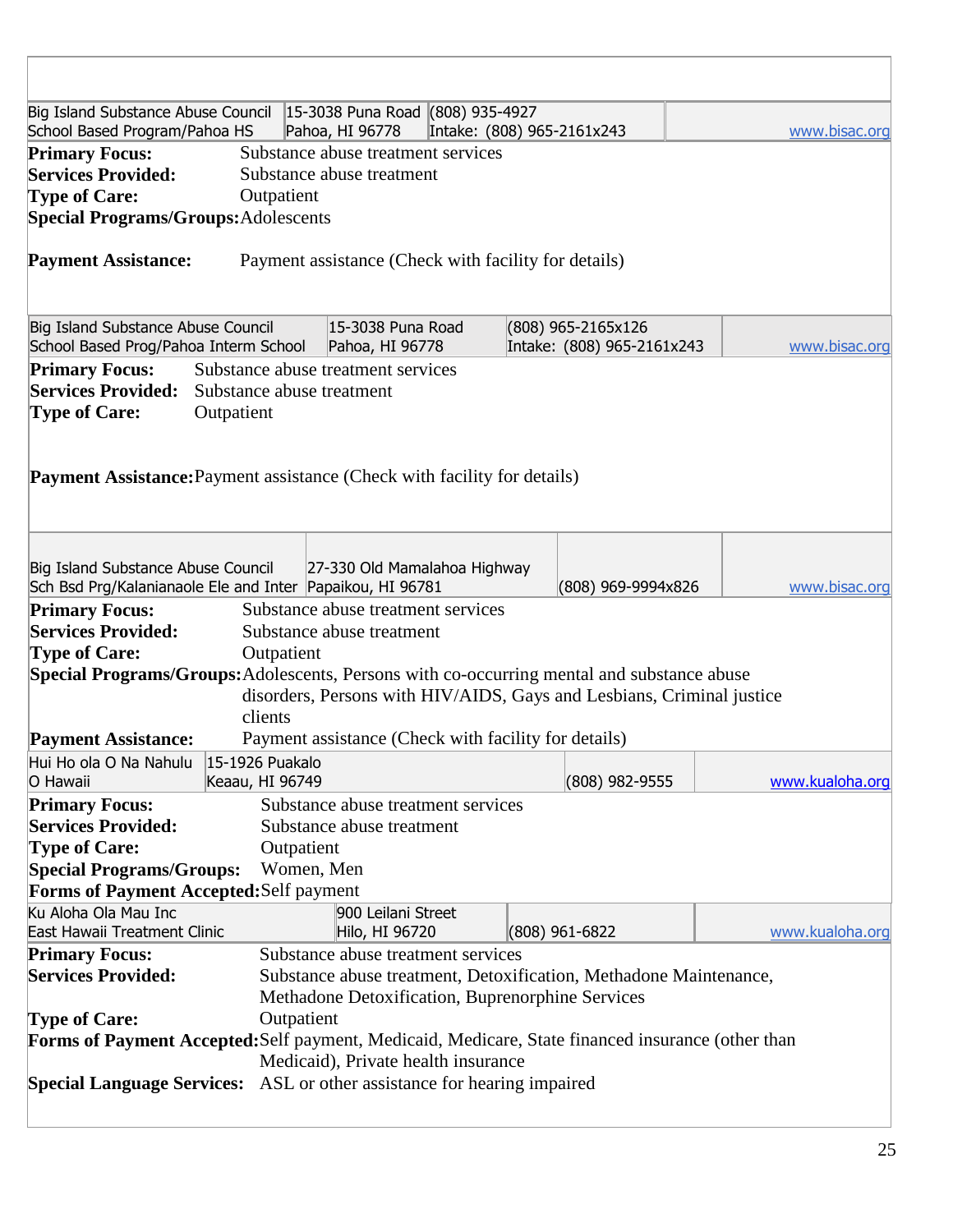|                                                       | 45-3544 Mamane Street                                                                           |                                                                       |                                          |                                                                                                    |  |
|-------------------------------------------------------|-------------------------------------------------------------------------------------------------|-----------------------------------------------------------------------|------------------------------------------|----------------------------------------------------------------------------------------------------|--|
| Lokahi Treatment Centers                              | Honokaa, HI 96727                                                                               |                                                                       | $(808)$ 775-7707                         | www.lokahitreatmentcenters.net                                                                     |  |
| <b>Primary Focus:</b>                                 | Mix of mental health and substance abuse services                                               |                                                                       |                                          |                                                                                                    |  |
| <b>Services Provided:</b>                             | Substance abuse treatment                                                                       |                                                                       |                                          |                                                                                                    |  |
| <b>Type of Care:</b>                                  | Outpatient                                                                                      |                                                                       |                                          |                                                                                                    |  |
| <b>Special Programs/Groups:</b>                       |                                                                                                 |                                                                       |                                          | Adolescents, Women, Men, DUI/DWI offenders, Criminal justice clients                               |  |
|                                                       |                                                                                                 |                                                                       |                                          | Forms of Payment Accepted: Self payment, Medicaid, State financed insurance (other than Medicaid), |  |
|                                                       |                                                                                                 |                                                                       |                                          | Private health insurance, Military insurance (e.g., VA, TRICARE)                                   |  |
| <b>Payment Assistance:</b>                            |                                                                                                 |                                                                       |                                          | Sliding fee scale (fee is based on income and other factors), Payment                              |  |
|                                                       | assistance (Check with facility for details)                                                    |                                                                       |                                          |                                                                                                    |  |
|                                                       | 54-3886 Akoni Pule Highway                                                                      |                                                                       |                                          |                                                                                                    |  |
| Lokahi Treatment Centers Unit 6<br>Lohala Town Center |                                                                                                 |                                                                       | (808) 889-5099<br>Intake: (808) 883-0922 | www.lokahitreatmentcenters.net                                                                     |  |
|                                                       | Kapaau, HI 96755                                                                                |                                                                       |                                          |                                                                                                    |  |
| <b>Primary Focus:</b><br><b>Services Provided:</b>    | Substance abuse treatment services<br>Substance abuse treatment                                 |                                                                       |                                          |                                                                                                    |  |
| <b>Type of Care:</b>                                  |                                                                                                 |                                                                       |                                          |                                                                                                    |  |
| <b>Special Programs/Groups:</b>                       | Outpatient<br>Adolescents, DUI/DWI offenders, Criminal justice clients                          |                                                                       |                                          |                                                                                                    |  |
|                                                       | Forms of Payment Accepted: Self payment, State financed insurance (other than Medicaid),        |                                                                       |                                          |                                                                                                    |  |
|                                                       | Private health insurance, Access to Recovery                                                    |                                                                       |                                          |                                                                                                    |  |
| <b>Payment Assistance:</b>                            | Sliding fee scale (fee is based on income and other factors)                                    |                                                                       |                                          |                                                                                                    |  |
|                                                       |                                                                                                 |                                                                       |                                          |                                                                                                    |  |
|                                                       | 76-6225 Kuakini Highway                                                                         |                                                                       |                                          |                                                                                                    |  |
| Lokahi Treatment Centers                              | Suite B-105                                                                                     |                                                                       |                                          |                                                                                                    |  |
| Kona Office/Hillside Plaza                            | Kailua Kona, HI 96740                                                                           |                                                                       | $(808)$ 331-1175                         | www.lokahitreatmentcenters.net                                                                     |  |
| <b>Primary Focus:</b>                                 | Mix of mental health and substance abuse services                                               |                                                                       |                                          |                                                                                                    |  |
| <b>Services Provided:</b>                             | Substance abuse treatment, Buprenorphine Services                                               |                                                                       |                                          |                                                                                                    |  |
| <b>Type of Care:</b>                                  | Outpatient                                                                                      |                                                                       |                                          |                                                                                                    |  |
| <b>Special Programs/Groups:</b>                       |                                                                                                 | Adolescents, Persons with co-occurring mental and substance abuse     |                                          |                                                                                                    |  |
|                                                       |                                                                                                 |                                                                       |                                          | disorders, Women, Men, DUI/DWI offenders, Criminal justice clients                                 |  |
|                                                       |                                                                                                 |                                                                       |                                          | Forms of Payment Accepted: Self payment, Medicaid, State financed insurance (other than Medicaid), |  |
|                                                       | Private health insurance                                                                        |                                                                       |                                          |                                                                                                    |  |
| <b>Payment Assistance:</b>                            |                                                                                                 |                                                                       |                                          | Sliding fee scale (fee is based on income and other factors), Payment                              |  |
|                                                       | assistance (Check with facility for details)                                                    |                                                                       |                                          |                                                                                                    |  |
|                                                       |                                                                                                 |                                                                       |                                          |                                                                                                    |  |
|                                                       |                                                                                                 |                                                                       |                                          |                                                                                                    |  |
| Lokahi Treatment Centers<br>Waiakea Villas            | 400 Hualani Street, Bldg 10-195-B<br>Hilo, HI 96720                                             |                                                                       | (808) 969-9292                           | www.lokahitreatmentcenters.net                                                                     |  |
| <b>Primary Focus:</b>                                 | Mix of mental health and substance abuse services                                               |                                                                       |                                          |                                                                                                    |  |
| <b>Services Provided:</b>                             | Substance abuse treatment                                                                       |                                                                       |                                          |                                                                                                    |  |
| <b>Type of Care:</b>                                  | Outpatient                                                                                      |                                                                       |                                          |                                                                                                    |  |
| <b>Special Programs/Groups:</b>                       |                                                                                                 | Adolescents, Men, DUI/DWI offenders, Criminal justice clients         |                                          |                                                                                                    |  |
|                                                       | Forms of Payment Accepted: Self payment, Medicaid, Private health insurance, Military insurance |                                                                       |                                          |                                                                                                    |  |
|                                                       | (e.g., VA, TRICARE)                                                                             |                                                                       |                                          |                                                                                                    |  |
| <b>Payment Assistance:</b>                            |                                                                                                 | Sliding fee scale (fee is based on income and other factors), Payment |                                          |                                                                                                    |  |
|                                                       | assistance (Check with facility for details)                                                    |                                                                       |                                          |                                                                                                    |  |
|                                                       |                                                                                                 |                                                                       |                                          |                                                                                                    |  |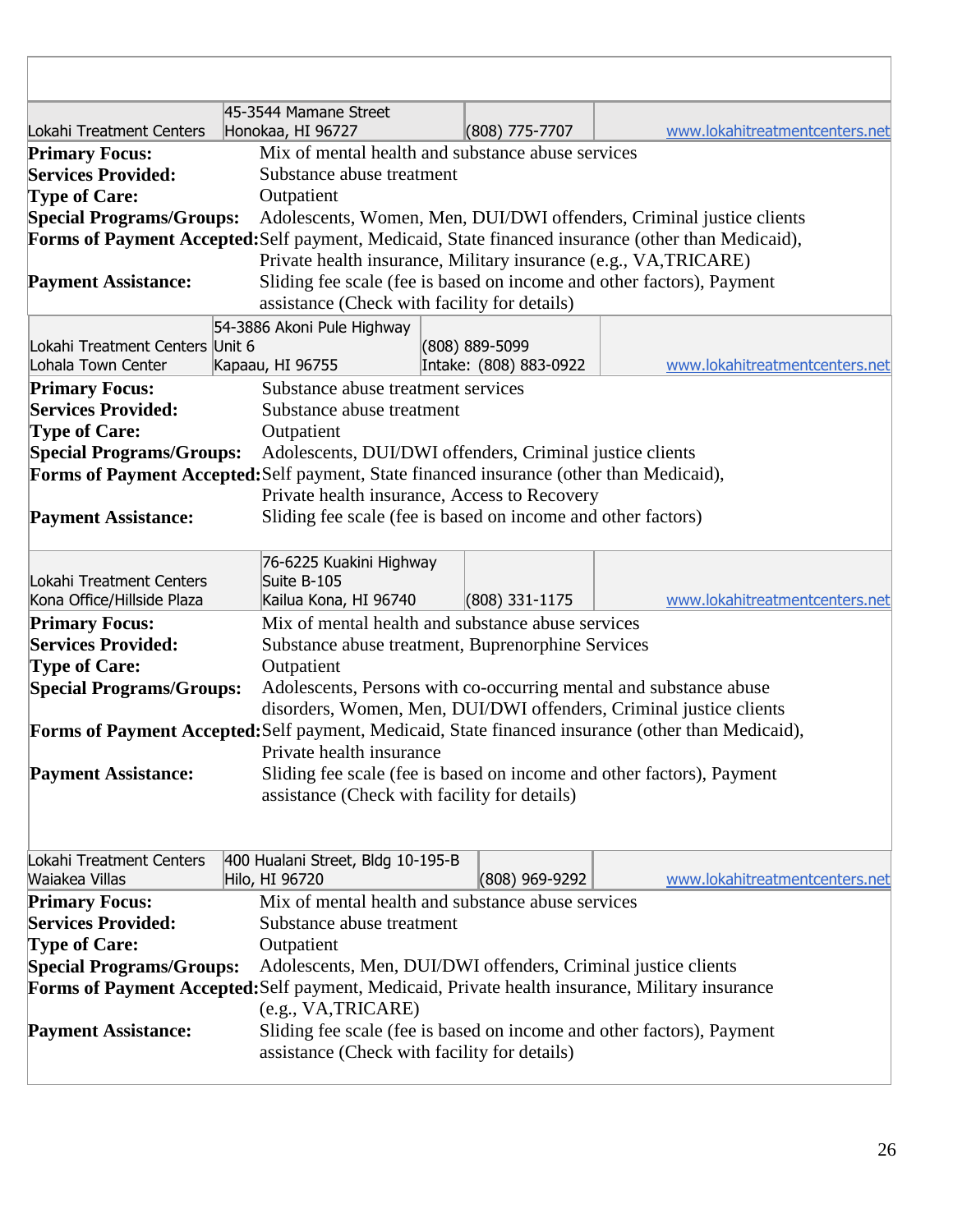

# **KAUAI**

|                                             | 2970 Kele St, Ste 203                                     |                           |                               |  |  |  |
|---------------------------------------------|-----------------------------------------------------------|---------------------------|-------------------------------|--|--|--|
| Child and Family Services                   | Lihue, HI 96766                                           | (808) 245-5914            | www.childandfamilyservice.org |  |  |  |
| <b>Primary Focus:</b>                       | Substance abuse                                           |                           |                               |  |  |  |
| <b>Services Provided:</b>                   | Substance abuse treatment                                 |                           |                               |  |  |  |
| <b>Type of Care:</b>                        | Outpatient                                                |                           |                               |  |  |  |
|                                             | Special Programs/Groups: Individual and group counseling, |                           |                               |  |  |  |
|                                             | pregnant and parenting women                              |                           |                               |  |  |  |
| <b>Forms of Payment</b>                     | Self payment, Medicaid, State                             |                           |                               |  |  |  |
| Accepted:                                   | financed insurance                                        |                           |                               |  |  |  |
|                                             | Private health insurance, Access to                       |                           |                               |  |  |  |
|                                             | Recovery                                                  |                           |                               |  |  |  |
|                                             |                                                           |                           |                               |  |  |  |
|                                             |                                                           |                           |                               |  |  |  |
|                                             |                                                           |                           |                               |  |  |  |
| Hina Mauka/Teen Care                        | 4431 Nohou Street                                         | (808) 241-3200x311        |                               |  |  |  |
| Kamakehelei Middle School                   | Lihue, HI 96766                                           | Intake: (808) 241-3200    | www.hinamauka.org             |  |  |  |
| <b>Primary Focus:</b>                       | Substance abuse treatment services                        |                           |                               |  |  |  |
| <b>Services Provided:</b>                   |                                                           | Substance abuse treatment |                               |  |  |  |
| <b>Type of Care:</b>                        | Outpatient                                                |                           |                               |  |  |  |
| <b>Special Programs/Groups:</b> Adolescents |                                                           |                           |                               |  |  |  |
|                                             |                                                           |                           |                               |  |  |  |
|                                             |                                                           |                           |                               |  |  |  |
|                                             |                                                           |                           |                               |  |  |  |
|                                             |                                                           |                           |                               |  |  |  |
| Hina Mauka/Teen Care                        | 4695 Mailihuna Road                                       | (808) 821-4401x183        |                               |  |  |  |
| Kapaa High School                           | Kapaa, HI 96746                                           | Intake: (808) 821-4401    | www.hinamauka.org             |  |  |  |
| <b>Primary Focus:</b>                       | Substance abuse treatment services                        |                           |                               |  |  |  |
| <b>Services Provided:</b>                   | Substance abuse treatment                                 |                           |                               |  |  |  |
| <b>Type of Care:</b>                        | Outpatient                                                |                           |                               |  |  |  |
| <b>Special Programs/Groups:</b> Adolescents |                                                           |                           |                               |  |  |  |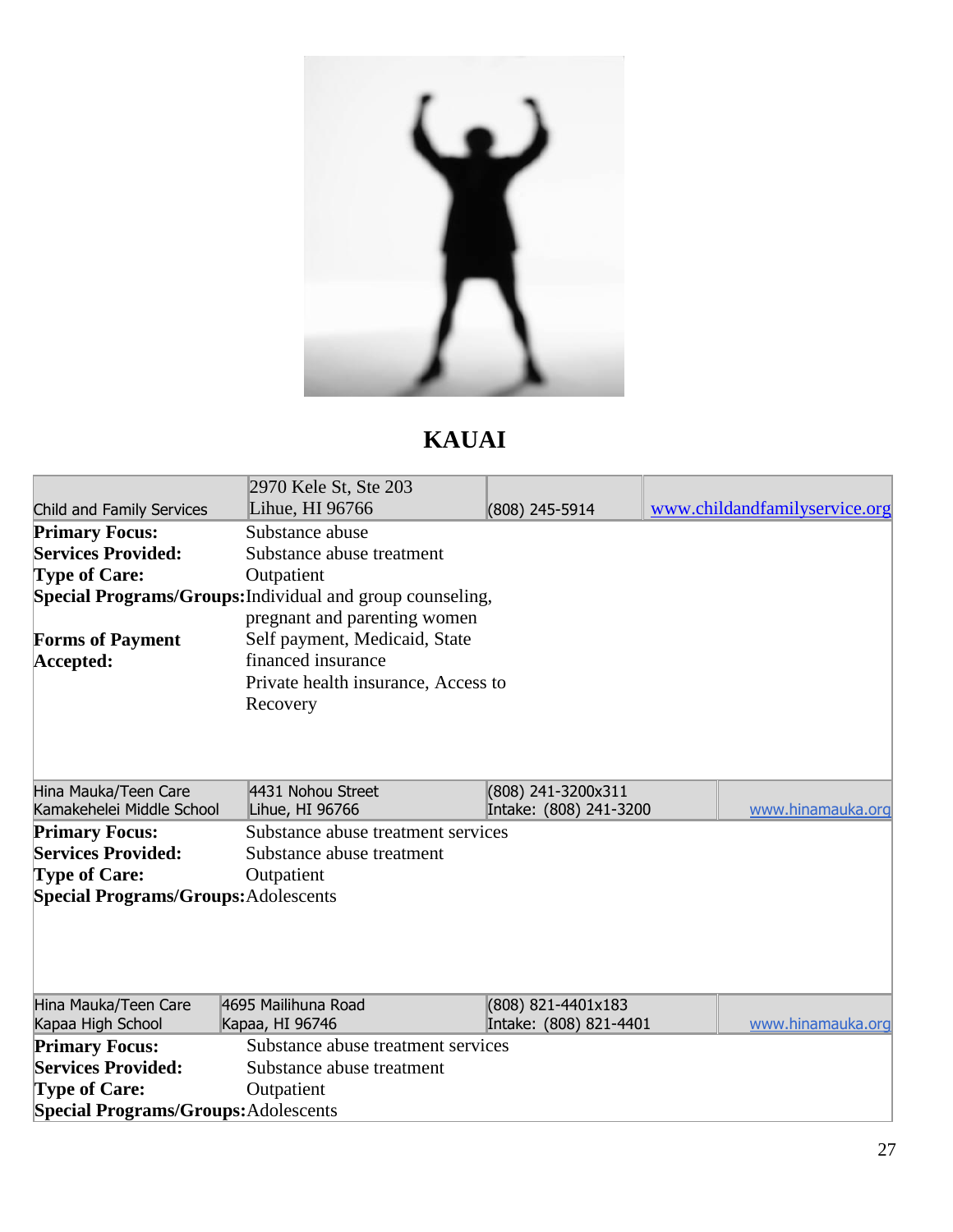| Hina Mauka/Teen Care<br>Kapaa Middle School                                                                               | 4867 Olohena Road<br>Kapaa, HI 96746                                                         | (808) 821-4470x196                                | www.hinamauka.org |
|---------------------------------------------------------------------------------------------------------------------------|----------------------------------------------------------------------------------------------|---------------------------------------------------|-------------------|
| <b>Primary Focus:</b><br><b>Services Provided:</b><br><b>Type of Care:</b><br><b>Special Programs/Groups: Adolescents</b> | Substance abuse treatment services<br>Substance abuse treatment<br>Outpatient                |                                                   |                   |
| Hina Mauka/Teen Care<br>Kauai High school                                                                                 | 3577 Lala Road<br>Lihue, HI 96766                                                            | (808) 274-3173x241                                | www.hinamauka.org |
| <b>Primary Focus:</b><br><b>Services Provided:</b><br><b>Type of Care:</b><br><b>Special Programs/Groups: Adolescents</b> | Substance abuse treatment services<br>Substance abuse treatment<br>Outpatient                |                                                   |                   |
| Hina Mauka/Teen Care<br>Waimea Canyon Elem/Intermed School                                                                | 9555 Huakai Road<br>Waimea, HI 96796                                                         | (808) 338-6830x181                                | www.hinamauka.org |
| <b>Primary Focus:</b><br><b>Services Provided:</b><br><b>Type of Care:</b><br><b>Special Programs/Groups: Adolescents</b> | Substance abuse treatment services<br>Substance abuse treatment<br>Outpatient                |                                                   |                   |
| Hina Mauka/Teen Care<br>Waimea High School                                                                                | 9707 Tsuchiya Road<br>Waimea, HI 96796                                                       | (808) 338-6810x136                                | www.hinamauka.org |
| <b>Primary Focus:</b><br><b>Services Provided:</b><br><b>Type of Care:</b><br><b>Special</b><br><b>Programs/Groups:</b>   | Substance abuse treatment services<br>Substance abuse treatment<br>Outpatient<br>Adolescents |                                                   |                   |
| Kauai Veterans Center                                                                                                     | 3215 Kapule Hwy<br>Lihue, HI 96766                                                           | (808) 246-1135                                    |                   |
| <b>Primary Focus:</b><br><b>Services Provided:</b>                                                                        | Substance abuse treatment services<br>Substance abuse treatment                              |                                                   |                   |
| <b>Type of Care:</b><br><b>Special Programs/Groups</b>                                                                    | Outpatient<br>(3 sessions/weekly), and PTSD treatment                                        | Individual and family counseling, group treatment |                   |